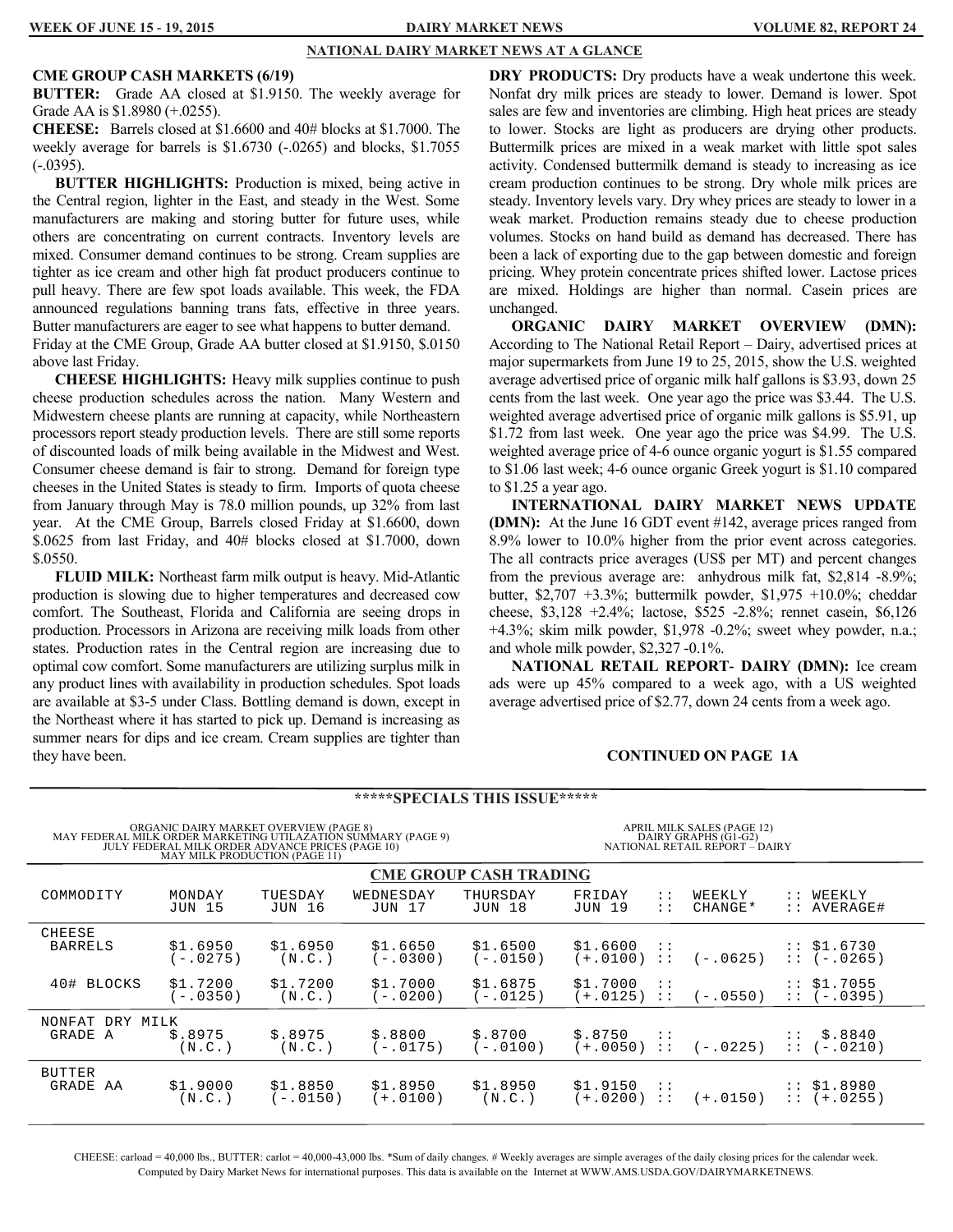#### **NATIONAL DAIRY MARKET NEWS AT A GLANCE**

#### **CONTINUED FROM PAGE 1**

The ad volume percentage changes, national weighted average advertised prices and price changes from last week are: 1 # butter, +2%, \$3.11, -20 cents; 16 oz. cottage cheese, +13%, \$1.94, -38 cents; 16 oz. sour cream, +6%, \$1.69, -3 cents; and 8 oz. cream cheese, +44%, \$1.84, +1 cent. The average price of 4-6 ounce Greek yogurt, \$.99, is unchanged from last week, and unchanged compared to a year ago. Yogurt in 4-6 ounce packages averages 52 cents, up 3 cents from last week, but down 2 cents from a year ago. Total yogurt ad numbers decreased 6% from last week. U.S. average advertised prices for 8 ounce cheese blocks average \$2.23, down 2 cents from one week ago, and down 39 cents from a year ago; while 8 ounce shredded cheese at \$2.37, is 21 cents below a week ago and 20 cents below one year ago. Total cheese ad numbers are down 2% from last week. Organic conventional half gallon milk has a price spread of \$1.81. The price spread is the difference between the national weighted average conventional milk price for half gallons, \$2.12, and the average for organic half gallon milk, \$3.93.

**MAY FEDERAL MILK ORDER MARKETING AND UTILAZATION SUMMARY (FMMO):** Handler reports of receipts and utilization under the Federal milk order system for May 2015 have been filed and tabulated. Combined totals for the 10 consolidated orders are being released. During May, more than 10.0 billion pounds of milk were received from federally pooled producers. This volume of milk is 15.9% lower than the May 2014 volume. Regulated handlers pooled 3.320 billion pounds of producer milk as Class I products, down 3.4% when compared to the previous year. Class I utilization decreased in 8 of the 10 Federal Milk Order Marketing areas. The allmarket average Class utilization percentages were: Class  $I = 33\%$ , Class II =  $16\%$ , Class III =  $32\%$ , and Class IV =  $19\%$ . The weighted average statistical uniform price was \$16.54 per cwt, up \$0.32 from last month but down \$7.71 from last year.

**JULY FEDERAL MILK ORDER ADVANCE PRICES (FMMO):** Under the Federal milk order pricing system, the base Class I price for July 2015 is \$16.53 per cwt. This price is derived from the advanced Class III skim milk pricing factor of \$9.47 and the advanced butterfat pricing factor of \$2.1115. A Class I differential for each order's principle pricing point (county) is added to the base price to determine the Class I Price. The base Class I price increased \$0.39 per cwt when compared to the previous month of June 2015. For selected consumer products, the price changes are: whole milk (3.25% milk fat), \$0.36 per cwt, \$0.031 per gallon; reduced fat milk (2%), \$0.26 per cwt, \$0.022 per gallon; fat-free (skim milk), \$0.14 per cwt, \$0.012 per gallon. The advanced Class IV skim milk pricing factor is \$6.85. Thus, the Class II skim milk price for July 2015 is \$7.55 per cwt, and the Class II nonfat solids price is \$0.8389. The two-week product price averages for July 2015 are: butter \$1.9151, nonfat dry milk \$0.9362, cheese \$1.6955 and dry whey \$0.4341.

**MAY MILK PRODUCTION (NASS):** Milk production in the 23 major States during May totaled 17.2 billion pounds, up 1.4 percent from May 2014. April revised production at 16.6 billion pounds, was up 1.8 percent from April 2014. The April revision represented an increase of 3.0 million pounds or less than 0.1 percent from last month's preliminary production estimate. Production per cow in the 23 major States averaged 1,990 pounds for May, 11 pounds above May 2014. This is the highest production per cow for the month of May since the 23 State series began in 2003. The number of milk cows on farms in the 23 major States was 8.63 million head, 72,000 head more than May 2014, and 4,000 head more than April 2015.

**APRIL MILK SALES (FMMO):** During April 4.1 billion pounds of packaged fluid milk products is estimated to have been sold in the United States. This was 1.3 percent lower than April 2014. Estimated sales of total conventional fluid milk products decreased 1.4 percent from April 2014 and estimated sales of total organic fluid milk products increased 0.2 percent from a year earlier.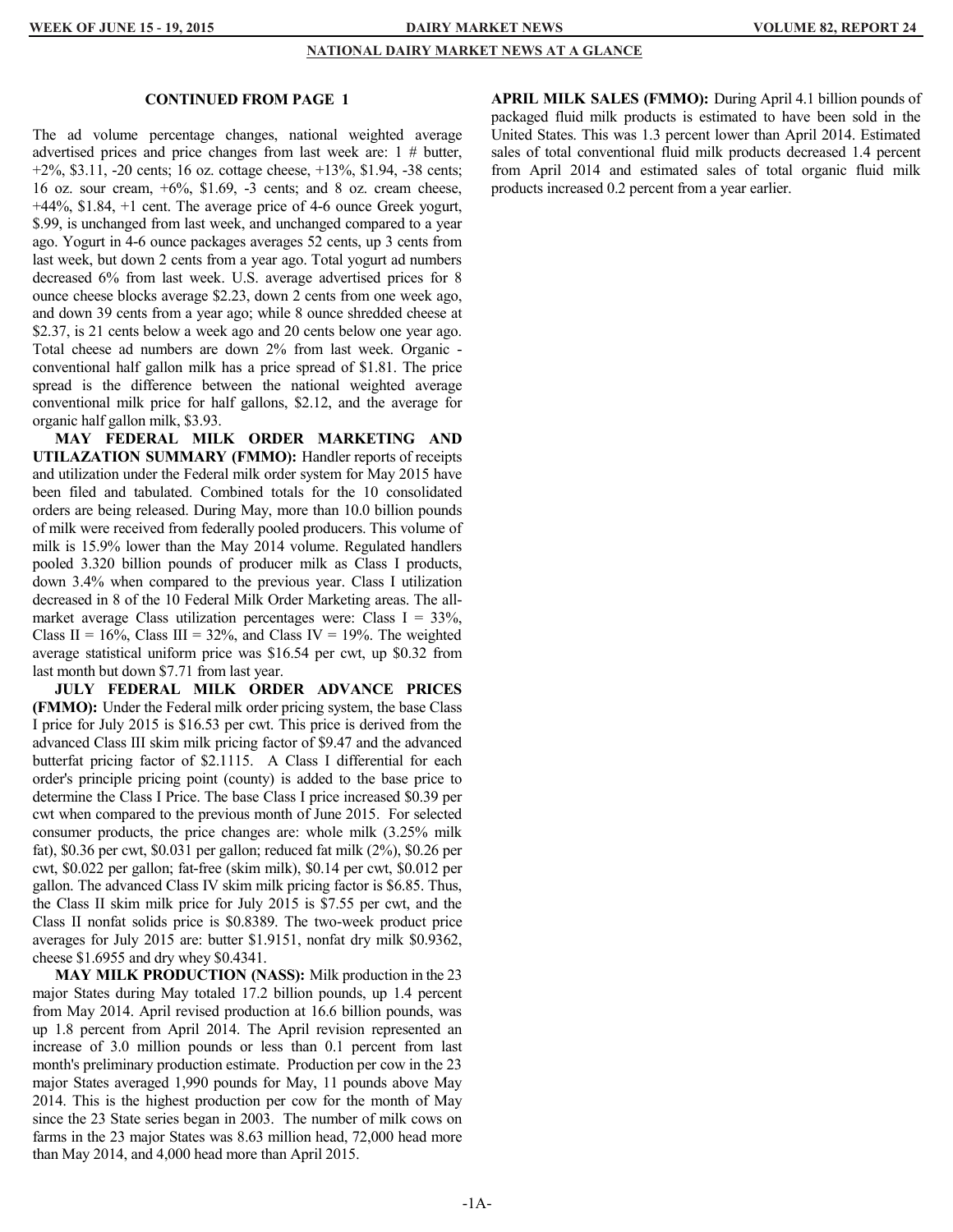**-2-**

| <b>CME GROUP</b>                                                                                                                                                                                                                                                                                                                                                                                                                                                                                                                                                                                            |
|-------------------------------------------------------------------------------------------------------------------------------------------------------------------------------------------------------------------------------------------------------------------------------------------------------------------------------------------------------------------------------------------------------------------------------------------------------------------------------------------------------------------------------------------------------------------------------------------------------------|
| MONDAY, JUNE 15, 2015<br>CHEESE -- SALES: 2 CARS BARRELS: 1 @ \$1.7000, 1 @ \$1.6950; 5 CARS 40# BLOCKS: 2 @ \$1.7250, 2 @ \$1.7225, 1 @ \$1.7200; LAST BID UNFILLED: 1 CAR 40#<br>BLOCKS @ \$1.7200; LAST OFFER UNCOVERED: NONE<br>NONFAT DRY MILK -- SALES: 1 CAR GRADE A @ \$0.8975; LAST BID UNFILLED: 1 CAR GRADE A @ \$0.8800; LAST OFFER UNCOVERED: NONE<br>BUTTER -- SALES: NONE; LAST BID UNFILLED: NONE; LAST OFFER UNCOVERED: 2 CARS GRADE AA @ \$1.9600                                                                                                                                         |
| TUESDAY, JUNE 16, 2015<br>CHEESE -- SALES: NONE; LAST BID UNFILLED: NONE; LAST OFFER UNCOVERED: NONE<br>NONFAT DRY MILK -- SALES: NONE; LAST BID UNFILLED: 1 CAR GRADE A @ \$0.8850; LAST OFFER UNCOVERED: NONE<br>BUTTER -- SALES: 2 CARS GRADE AA @ \$1.8850; LAST BID UNFILLED: NONE; LAST OFFER UNCOVERED: NONE                                                                                                                                                                                                                                                                                         |
| WEDNESDAY, JUNE 17, 2015<br>CHEESE -- SALES: 7 CARS BARRELS: 1 @ \$1.6750, 2 @ \$1.6700, 1 @ \$1.6675, 1 @ \$1.6650, 1 @ \$1.6800, 1 @ \$1.6650; 7 CARS 40# BLOCKS: 2 @ \$1.7200, 1 @<br>\$1.7150, 1 @ \$1.7125, 2 @ \$1.7100, 1 @ \$1.7000; LAST BID UNFILLED: 1 CAR 40# BLOCKS @ \$1.6900; LAST OFFER UNCOVERED: NONE<br>NONFAT DRY MILK -- SALES: 3 CARS GRADE A: 2 @ \$0.8900, 1 @ \$0.8800; LAST BID UNFILLED: 1 CAR GRADE A @ \$0.8800; LAST OFFER UNCOVERED: NONE<br>BUTTER -- SALES: NONE; LAST BID UNFILLED: 1 CAR GRADE AA @ \$1.8950; LAST OFFER UNCOVERED: 1 CAR GRADE AA @ \$1.9000            |
| THURSDAY, JUNE 18, 2015<br>CHEESE -- SALES: 8 CARS BARRELS: 1 @ \$1.6650, 1 @ \$1.6625, 2 @ \$1.6600, 1 @ \$1.6575, 1 @ \$1.6550, 1 @ \$1.6525, 1 @ \$1.6500; 1 CAR 40# BLOCKS @<br>\$1.6875; LAST BID UNFILLED: 1 CAR 40# BLOCKS @ \$1.6800; LAST OFFER UNCOVERED: 1 CAR BARRELS @ \$1.6600<br>NONFAT DRY MILK -- SALES: 15 CARS GRADE A: 11 @ \$0.8800, 3 @ \$0.8775, 1 @ 0.8700; LAST BID UNFILLED: 1 CAR GRADE A @ \$0.8700; LAST OFFER UNCOVERED:<br>4 CARS GRADE A @ \$0.8775<br>BUTTER -- SALES: NONE; LAST BID UNFILLED: 1 CAR GRADE AA @ \$1.8800; LAST OFFER UNCOVERED: 1 CAR GRADE AA @ \$1.9200 |
| FRIDAY, JUNE 19, 2015<br>CHEESE -- SALES: 3 CARS BARRELS: 2 @ \$1.6550, 1 @ \$1.6600; 5 CARS 40# BLOCKS @ \$1.7000; LAST BID UNFILLED: 2 CARS BARRELS @ \$1.6600; 1 CAR 40#<br>BLOCKS @ \$1.7000; LAST OFFER UNCOVERED: NONE<br>NONFAT DRY MILK -- SALES: 2 CARS GRADE A: 1 @ \$0.8725, 1 @ \$0.8700; LAST BID UNFILLED: 1 CAR GRADE A @ \$0.8750; LAST OFFER UNCOVERED:<br><b>NONE</b><br>BUTTER -- SALES: 1 CAR GRADE AA @ \$1.9050; LAST BID UNFILLED: 1 CAR GRADE AA @ \$1.9150; LAST OFFER UNCOVERED: NONE                                                                                             |

#### **BUTTER MARKETS**

#### **NORTHEAST**

Churning in the region is somewhat lighter. Class II production is increasing, typical for this time of year, and limits cream volumes to butter processing. The drop in butter production at some balancing plants is reducing regional inventory levels, as those facilities produce only to fill contracts. Butter stocks are mixed. Food service orders are steady to improving. The upswing in last week's spot cream prices continued into this week. Current bulk butter prices for domestic sales are reported 5-7 cents over the market of the CME Group, with various time frames and averages used. According to the DMN *National Retail Report-Dairy*, for June 12- 18, the U.S. weighted average advertised price for 1-pound butter is \$3.31, up 7 cents from a year ago. The Northeast regional price is \$3.26, a 31 cents increase from last week. In the Southeast, the butter price averaged \$3.00, down 16 cent from a week ago. Tuesday's CME Group cash trading saw Grade AA butter close at \$1.8850, up \$0.0250 from a week ago.

#### **CENTRAL**

Butter production is active, with some manufacturers making and storing for future contract obligations. Some contacts believe that the consumer demand for a more natural product is what is keeping retail demand steady. Inventories are mixed, but most manufacturers report being comfortable at current levels. Cream supplies are tighter as the ice cream processors are buying heavy supplies. Bulk butter prices are at market to 5 cents over the market, based on the CME Group and various indices. According to the DMN *National Retail Report- Dairy,* for June 12-18, the national weighted average advertised price for a 1 pound package of butter price is \$3.31, a 26 cent increase from last week and 7 cents higher than a year ago. The average weighted price in the Midwest is \$3.76. The Grade AA

butter price at the CME Group closed Wednesday at \$1.8950, a 3.5 cent increase from last Wednesday's close.

#### **WEST**

West butter manufacturing continues to hold steady. Although milk production has slowed somewhat in parts of the West, most manufacturers report milk and cream are available for butter production. Manufacturers are focusing processing on meeting current contracts. Consumer butter demand continues to be good. Some processors continue to sell a few loads of cream. The seasonal increase in ice cream production is using some of this excess cream. The DMN National Retail Report – Dairy for the week June 12 – 18, found that the U.S. weighted average advertised price of 1# butter is \$3.31, up \$.26 from one week ago and up \$.07 from one year ago. In the Southwest the weighted average advertised price for 1# butter was \$3.53 with a price range of \$2.99 - \$3.99, and in the Northwest, \$3.43 with a price range of \$2.00 - \$3.99. Bulk butter pricing in the West this week is 4 cents under market to 5 cents above, based on the CME Group with various time frames and averages used. The Grade AA butter price at the CME Group on Wednesday closed at \$1.8950, up \$.0350 from a week ago.

| Ouota                                    | 2015 U.S. Butter Imports (USDA-FAS)<br>(Million Lb.) | % Change From<br>l Year Ago | % of<br>Yearly |
|------------------------------------------|------------------------------------------------------|-----------------------------|----------------|
| May Ouota Imports 1.4                    |                                                      | $-18$                       | 9              |
| Jan. - May<br>High Tier<br>Ouota Imports | 3.7<br>9.8                                           | $+2828$<br>$+ 47$           | N.A.<br>64     |

#### **NATIONAL DAIRY PRODUCTS SALES REPORT** U.S. AVERAGES AND TOTAL POUNDS

| WEEK ENDING   | <b>BUTTER</b> | CHEESE 40# BLOCKS | <b>CHEESE BARRELS</b><br>38% MOISTURE | DRY WHEY  | <b>NDM</b> |
|---------------|---------------|-------------------|---------------------------------------|-----------|------------|
| June 13, 2015 |               |                   |                                       |           |            |
|               | .9345         | .6962             | .7040                                 | .4317     | 9252       |
|               | 2,879,202     | 14,443,488        | 10,750,688                            | 4.986.501 | 22,171,264 |

**Further data and revisions may be found on the internet at: http://www.ams.usda.gov/AMSv1.0/DairyProductMandatoryReporting**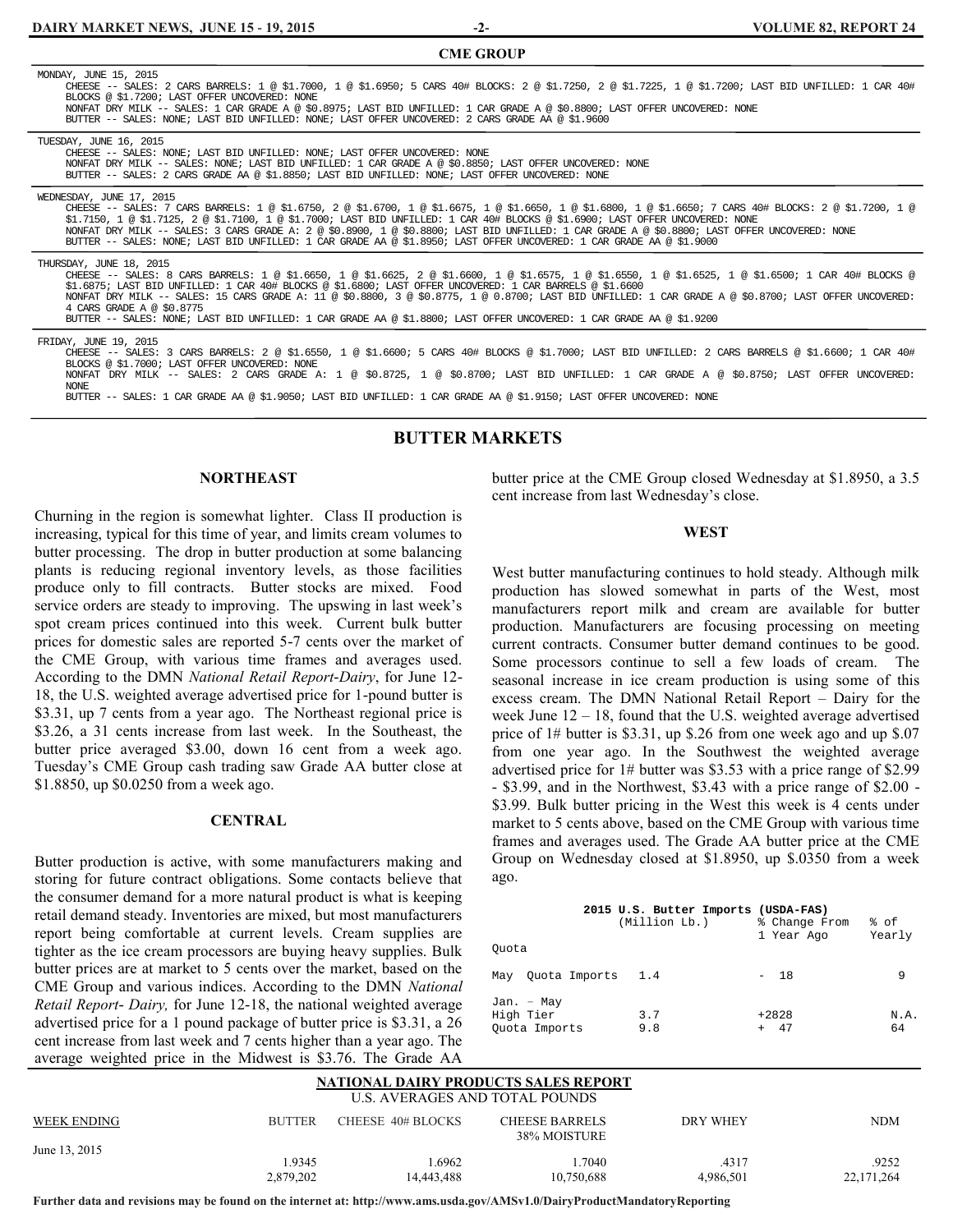#### **CHEESE MARKETS**

#### **NORTHEAST**

Production levels are steady at most locations, while determined by heavy milk supplies. However, warmer temperatures are helping to reduce those milk volumes. Fat and protein contents are seasonally low, decreasing cheese yields. Demand for cheese is fair at the retail level. Export interest is sluggish, due to higher domestic prices. Northeast wholesale cheese prices for cheddar and muenster rose \$0.0125 and process 5# climbed to \$0.0075. The Grade A Swiss price is unchanged. According to the DMN *National Retail Report-Dairy*, for the week of June 12-18, the weighted average advertised price for 8 oz. cheese blocks in the Northeast is \$2.22, 3 cents less than the national average and 19 cent less than a week ago. The Southeast 8 oz. block cheese price is \$2.37, 1 cent less than a week ago. At the CME Group, Tuesday's daily cash trading saw barrels close at \$1.6950, up \$0.0225 from a week ago; blocks closed at \$1.7200, down \$0.0050 from a week ago.

#### WHOLESALE SELLING PRICES: DELIVERED, DOLLARS PER POUND (1000 - 5000 POUNDS MIXED LOTS)

| Cheddar 40# Block           | 2.1400-2.4250              |
|-----------------------------|----------------------------|
| Process 5# Sliced           | 1.9225-2.4025              |
| Muenster                    | 2.1600-2.5100              |
| Grade A Swiss Cuts 10 - 14# | $\therefore$ 3.1825-3.5050 |

#### **MIDWEST**

Industry contacts report cheese plants are running at full production. In some cases, plants have added Sunday shifts to use the abundant milk for cheese making. Although there are some reports of disposals, most suggest the milk is being used fully and heavily discounted loads of milk are harder to find. Some manufacturers report additional loads of milk can be found at \$1-2 under Class. The cheese market is in balance. Industry contacts note strong demand and most varieties are readily available. Manufacturers are maintaining their inventories, but much of the production is being shipped to consumers within several weeks of production. The *National Retail Report - Dairy* (DMN) found that June 12 - 18 Midwest ads for 8 ounce shredded cheese have a weighted average advertised price of \$2.36, 22 cents lower than the national average, \$2.58. Midwest prices range from \$1.79 - \$2.99. One year ago the national average price was \$2.57. For 8 ounce blocks, the Midwest average price is \$2.16, 9 cents lower than the national average price, \$2.25. Midwest ads are priced from \$1.59 to \$2.99. One year ago the national average price was \$2.62. Wisconsin wholesale prices for 1,000 to 5,000 pound mixed lots of process cheese increased \$.0125, Swiss is unchanged, and the remaining varieties increased \$.0075. In CME Group trading Wednesday, Barrels closed at \$1.6650, down \$.0450 from last Wednesday and Blocks closed at \$1.7000, down \$.0500 from last Wednesday.

#### WISCONSIN WHOLESALE SELLING PRICES: DELIVERED, DOLLARS PER POUND (1000 - 5000 POUNDS MIXED LOTS)

| Process American 5# Loaf                    |        | 1.8050-2.1650 |
|---------------------------------------------|--------|---------------|
| Brick And/Or Muenster 5#                    |        | 2.1200-2.5450 |
| Cheddar 40# Block                           |        | 1.8475-2.2425 |
| Monterey Jack 10#                           |        | 2.0950-2.3000 |
| Blue $5#$                                   |        | 2.3875-3.3750 |
| Mozzarella 5 - 6# (Low Moisture, Part Skim) |        | 1.9200-2.8600 |
| Grade A Swiss Cuts 6 - 9#                   | $\sim$ | 2.7000-2.8175 |

#### **WEST**

Although milk production has slowed somewhat in parts of the West, industry contacts report milk is readily available. There have been indications of several heavily discounted loads moving as low as \$5 under Class. The ample milk production has pushed manufacturing schedules and many processors are making as much cheese as they can. Cheese marketers suggest the market is in balance. Manufacturers report a strong consumer demand and plenty of cheese is available. Much of the current production is being sold shortly after being made. The DMN *National Retail Report - Dairy* for the week of June 12 – 18 shows the U.S. weighted average advertised retail price for an 8 ounce pack of natural shredded cheese is \$2.58, up \$.17 from last week and up \$.01 from a year ago. Packs averaged \$2.47 in the Southwest and \$2.38 in the Northwest. For 8 ounce blocks, the U.S. price is \$2.25, down \$.13 from last week and down \$.27 from a year ago. Blocks in the Southwest averaged \$2.19, and in the Northwest, \$1.97. Western wholesale prices are up \$.0125 for process, unchanged for Swiss cuts, and up \$.0075 for all other types. In CME Group trading Wednesday, Barrels closed at \$1.6650, down \$.04500 from last Wednesday and Blocks closed at \$1.7000, down \$.0500.

#### WHOLESALE SELLING PRICES: DELIVERED, DOLLARS PER POUND (1000 - 5000 POUNDS MIXED LOTS)

| Process 5# Loaf           | 1.8200-2.0775 |
|---------------------------|---------------|
|                           |               |
| Cheddar 40# Block         | 1.8525-2.2975 |
| Cheddar 10# Cuts          | 2.0325-2.2525 |
| Monterey Jack 10#         | 2.0425-2.2025 |
| Grade A Swiss Cuts 6 - 9# | 2.7600-3.1900 |

#### **FOREIGN**

The domestic foreign type cheese market continued to show strength this week as prices increased for the fifth consecutive week. Swiss and imported cheese prices held steady. Demand for foreign type cheese is steady to firm from retail and food service sectors ahead of the Independence Day holiday. Imports of high tier and quota Italian-type cheese from January through May 2015 totaled 13.2 million pounds, up 49% compared to last year. Imports of quota Italian-type cheese for May totaled 1.4 million pounds, 55% higher than last year. Imports of high tier and quota Swiss/Emmenthaler varieties from January through May 2015 totaled 21.3 million pounds, 19% more than last year. Imports of quota Swiss/Emmenthaler for May totaled 4.4 million pounds, 8% higher than last year.

WHOLESALE SELLING PRICES: FOB DISTRIBUTORS DOCK DOLLARS PER POUND (1000 - 5000 POUNDS, MIXED LOTS)

|                          |                     | <b>NEW YORK</b>      |
|--------------------------|---------------------|----------------------|
| <b>VARIETY</b>           | <b>IMPORTED</b>     | : DOMESTIC           |
|                          |                     |                      |
| Blue                     | $: 2.6400 - 5.3800$ | $: 2.2800 - 3.7675*$ |
| Gorgonzola               | $: 3.6900 - 5.8900$ | $: 2.7875 - 3.4850*$ |
| Parmesan (Italy)         | $-0-$               | $: 3.6700 - 5.7600*$ |
| Provolone (Italy)        | $-()$               | $: 2.3225 - 2.5750*$ |
| Romano (Cows Milk)       | $-0-$               | : $3.4700 - 5.6200*$ |
| Sardo Romano (Argentine) | $: 2.8500 - 4.9300$ | $-0-$                |
| Reggianito (Argentine)   | $: 3.2900 - 4.9300$ | $-0-$                |
| Jarlsberg-(Brand)        | $: 2.9500 - 6.4500$ | $-0-$                |
| Swiss Cuts Switzerland   | $-0-$               | $: 3.2800 - 3.6025$  |
| Swiss Cuts Finnish       | $: 2.6700 - 2.9300$ | -0-                  |
| $*$ = Price change.      |                     |                      |

#### **CONTINUED ON PAGE 3A**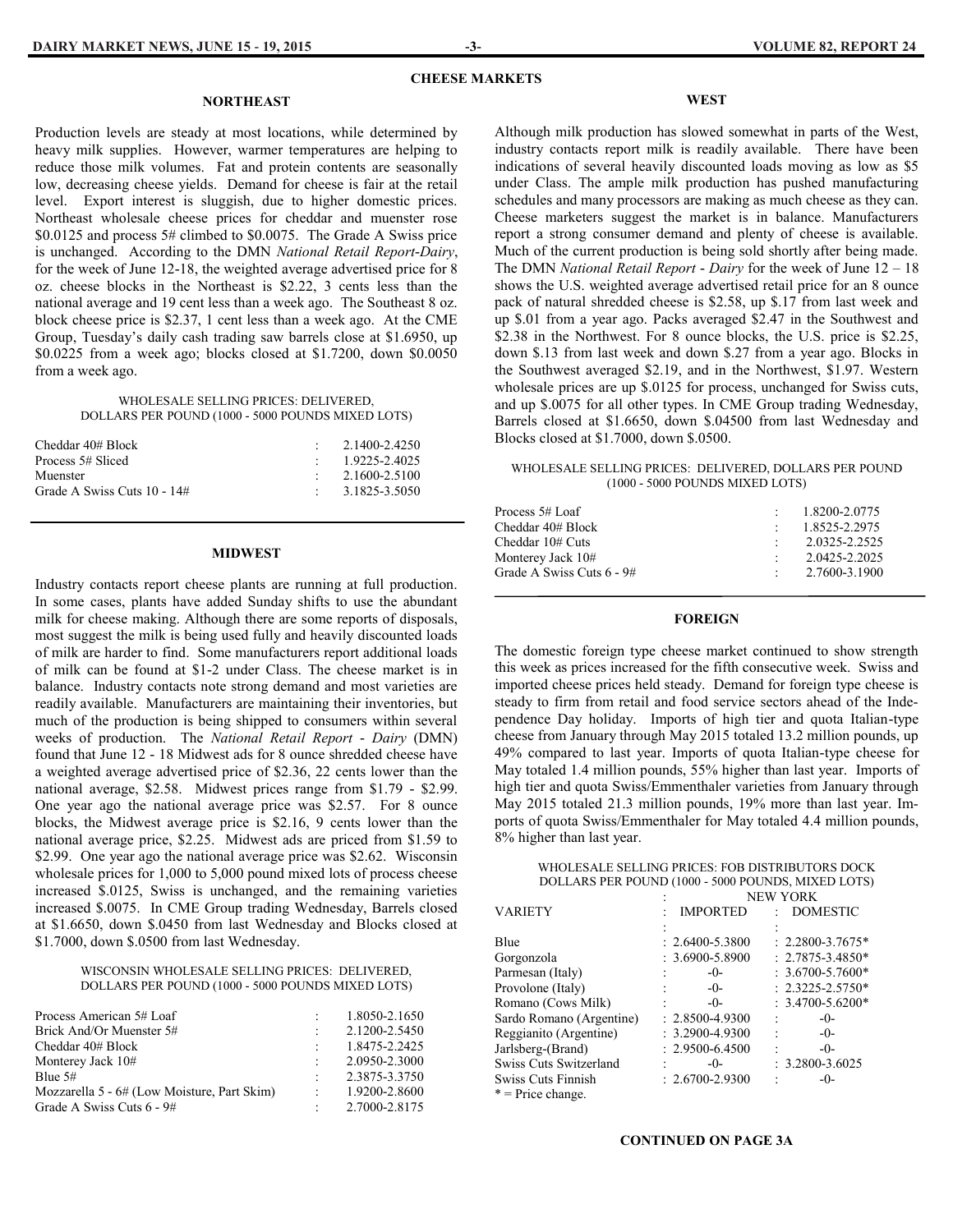#### **CHEESE MARKETS**

#### **CONTINUED FROM PAGE 3**

#### **WEEKLY COLD STORAGE HOLDINGS - SELECTED STORAGE CENTERS IN THOUSAND POUNDS - INCLUDING GOVERNMENT STOCKS**

|                      | BUTTER               |            | : CHEESE           |
|----------------------|----------------------|------------|--------------------|
|                      |                      | ٠<br>٠     |                    |
| 06/15/15<br>06/01/15 | $20.259$ :<br>20.463 | $\sim 100$ | 102,237<br>102,134 |
| <b>CHANGE</b>        | $-204$               | $\pm$      | 103                |
| % CHANGE             | $-1$                 | $\cdot$    | 0                  |

#### **2015 U.S. Cheese Imports (USDA-FAS)**

|           |                             | (Million Lb.) | % Change From<br>1 Year Ago |                | % of<br>Yearly Ouota |            |
|-----------|-----------------------------|---------------|-----------------------------|----------------|----------------------|------------|
| May       | Ouota Imports               | 18.2          |                             | $+ 48$         |                      | 6          |
| High Tier | Jan. - May<br>Ouota Imports | 14.3<br>78.0  |                             | $+21$<br>$+32$ |                      | N.A.<br>26 |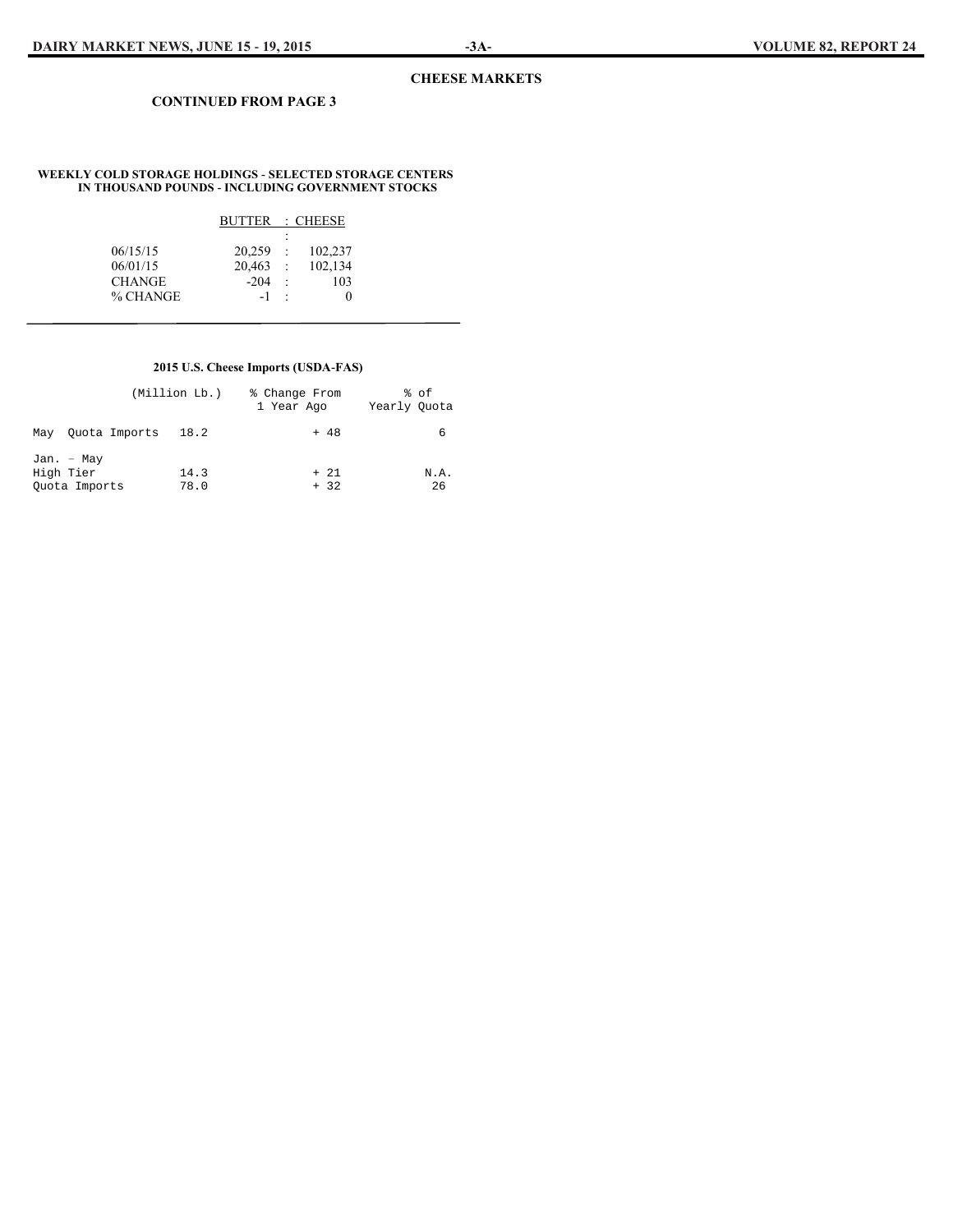| <b>EAST</b>                                                                 |          |            |    |                  |          |                  |
|-----------------------------------------------------------------------------|----------|------------|----|------------------|----------|------------------|
| SPOT SHIPMENTS OF GRADE A MILK INTO OR OUT OF FLORIDA & SOUTHEASTERN STATES |          |            |    |                  |          |                  |
|                                                                             |          | THIS WEEK  |    | <b>LAST WEEK</b> |          | <b>LAST YEAR</b> |
|                                                                             | IN       | <b>OUT</b> | IN | <b>OUT</b>       | IN       | OUT              |
| <b>FLORIDA</b>                                                              | $\Omega$ | 70         | 0  | 80               | $\theta$ | 120              |
| <b>SOUTHEAST STATES</b>                                                     |          |            |    | 18               |          |                  |

Northeast farm-level milk output is heavy. Manufacturing plants report little to no reductions in milk receipts. Contacts feel production is at/near the peak. Sales to Class I are steady to lower. Mid-Atlantic milk production is steady to lower. Hot and humid conditions prevail, limiting output in areas of the region. Manufacturing supplies remain heavy as the reduced demand from school closings offset lower production volumes. Class I demand is mostly steady. In the Southeast, load sizes are noticeably declining as milk production decreases. Tanker cooling issues are being reported, with soaring temperatures and humidity. Bottling orders increased, promoting pulls on milk from secondary plants to offset unexpected shortages. This week, no f.o.b. milk shipments are reported. Florida's milk production is on a steady decline. Fluid sales were on the up-tick throughout the week. Sales are expected to hold steady into the July 4th holiday, before seeing a seasonal drop. However, tourism in the state is up in 2015, and could potentially keep sales flat to slightly up. Export milk shipments totaled 70 loads this week, 10 truckloads fewer than last week. According to the DMN *National Retail Report-Dairy*, for June 12- 18, the U.S. weighted average advertised price for a gallon of milk was \$2.63, down 57 cents from last year but up 36 cents from last week. Cream is somewhat limited as demand grows. Cream spot prices continue to rise. **Multiples** for all Classes range **1.28-1.38**. This is attributed in part to pulls on cream supplies from strong Class II production and less surplus cream availability from fluid plants. Cream is trading based on buyer needs, time of purchase, and location. **Condensed skim** is being dried at very high rates. Supplies are clearing through contracts, with limited spot sales transactions. As well, sales to Class II and III production are reducing manufacturers' supplies.

| FLUID CREAM AND CONDENSED SKIM PRICES IN TANKLOT QUANTITIES:       |               |
|--------------------------------------------------------------------|---------------|
| SPOT PRICES OF CLASS II CREAM, DOLLARS PER LB. BUTTERFAT:          |               |
| F.O.B. producing plants: Northeast -                               | 2.3968-2.5840 |
| F.O.B. producing plants: Upper Midwest -                           | 2.2845-2.5279 |
| PRICES OF CONDENSED SKIM, DOLLARS PER LB. SOLIDS, F.O.B. PRODUCING |               |
| PLANTS:                                                            |               |
| Northeast - Class II - includes monthly formula prices -           | $.75 - .95$   |
| Northeast - Class III - spot prices -                              | $.85 - .95$   |
|                                                                    |               |

#### **MIDWEST**

Fluid milk production rates are steady to increasing. Some processors believe that trend will continue through the 4th of July holiday. There is an abundance of milk and manufacturers are making any product they can that has availabilities in production schedules. Spot loads of milk are being sold at \$3-5 under Class. With most educational facilities out for summer break, bottling demand is down. Summer parties have Class II demand increasing for high fat products, such as dips, sour cream and ice cream.

**Cream multiples are steady to higher this week, ranging from 1.22 to 1.35.** Cream availability is tight. Spot availability is limited as most surplus supplies are going into contract sales. Most manufacturers believe that multiples will continue to move higher as ice cream manufacturers continue to pull heavily. The DMN *National Retail Report-Dairy* for the week of June 12-18, noted the national weighted average advertised price for one gallon of milk was \$2.63, up \$0.36 from a week ago but down \$0.57 from a year ago. The weighted average price in the Midwest region was \$2.40, with a range of \$1.99-2.99. The weekly *Cow Slaughter under Federal Inspection* report shows U.S. dairy cow slaughter for the week ending May 30, at 46,500 head, 3,800 head more than the comparable week a year ago. The NASS *Crop Progress Report* noted soybean acres planted in the 18 selected states as of June 14 are at 87%, compared to the 5-year average of 90%.

#### **WEST**

Milk output in California is decreasing every week. A combination of extended hot days and limited recovery during the nighttime is negatively affecting dairy cow comfort (heat stress) and productivity. The conclusion of school terms decreased bottling demand but increased milk volumes available for processing. Class 1 sales are lower while Class 2 sales are steady. Milk intakes in Arizona are trending down as temperatures continue getting warmer. During the current week, the National Weather Service at Phoenix issued an excessive heat warning for southwest Arizona along with portions of southeast California. The highest temperatures are ranging from 110 to 116 degrees. This situation is reducing the milk yield. Processors continue receiving milk loads helping clear up milk excess from neighboring states. The milk output in New Mexico continues to step lower after reaching its production peak. The sales into Class I and Class II are slightly higher than last week. A good volume of milk is coming from out of state for processing. Cream demand and supply are balanced. The interest from ice cream, frozen dessert and butter manufacturers remains steady. Cream multiples moved higher at the bottom of the range and lower at the top, ranging from 1.19 to 1.24. Grade AA butter closed Wednesday at \$1.8950, up \$0.0350 compared with the previous week. Pacific Northwest milk production has slowed slightly, but the end of school terms has resulted in lower bottling demand, increasing the amount of milk available for manufacturing. Processors report plenty of milk available and are running at full production. Cream is generally available and some processors continue to sell a few loads of cream. The seasonal increase in ice cream production is using some of this cream. Idaho and Utah milk production remains strong and milk is readily available for processors. Many manufacturers report they are running at capacity. There have been indications of several heavily discounted loads moving as low as \$5 under Class. Spring weather has been generally favorable for hay and grains.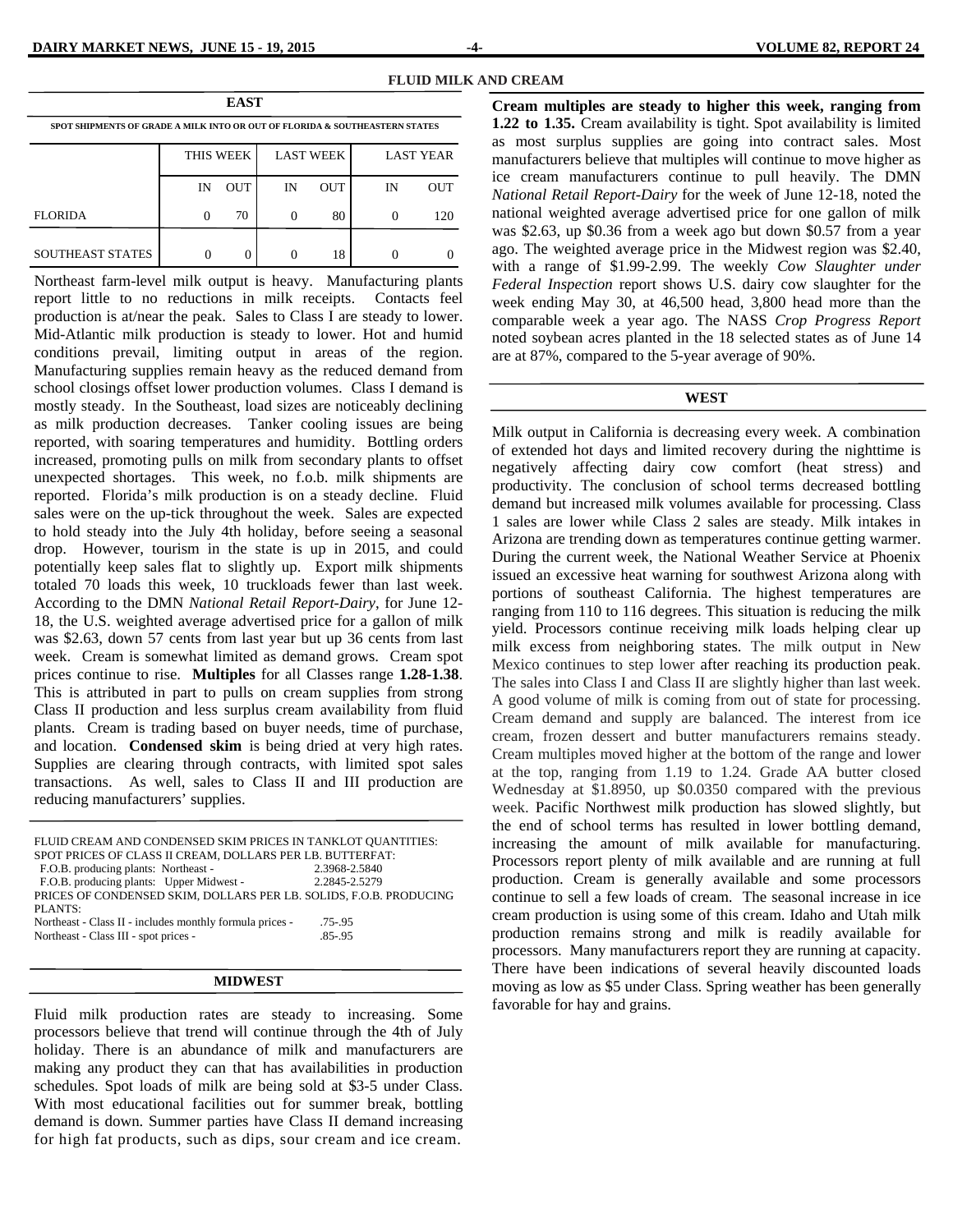Prices represent carlot/trucklot quantities for domestic and export sales packaged in 25 kg. or 50 lb. bags, or totes, spray process, dollars per pound.

**-5-** 

#### **NONFAT DRY MILK - CENTRAL AND EAST**

**CENTRAL:** Nonfat dry milk prices were mixed on few spot loads. Production is active as most manufacturers are choosing to make NDM over other dry products. Inventory levels are high. Some buyers are being told to name a price on desired product quantities. Demand is low as most buyers are purchasing hand-to-mouth as they wait for lower prices. Prices for high heat were steady to lower, with the top of the range down 7 cents. Production rates are mixed, as most manufacturers are using dryers for other products. Demand is steady to active. Spot availability is limited as most of the high heat NDM being made is for contracts.

**EAST:** Prices for the low/medium nonfat dry milk mostly series are unchanged in a weak market. Production remains strong. Drying operations could receive a slight reprieve as hot humid conditions slow milk volumes, particularly in the southern areas of the region. Low/ medium heat stocks are ample and building as market activity significantly contrasts with manufacturing output levels. Few buyers are venturing into the market, as some delay purchases while anticipating downward prices. Domestic demand is mostly fair to moderate. Global interest remains slowed by competitive pricing. The market undertone is unsettled. High heat nonfat prices are steady to lower. Interest is improving. The market continues to operate on a made to order basis, with limited spot availability. Inventories are mostly light, able to cover near-term demand.

F.O.B. CENTRAL/EAST: Includes EXTRA GRADE and GRADE A<br>LOW/MEDIUM HEAT: 9100 - 9975 MOSTLY: 9100 - 9700 LOW/MEDIUM HEAT: .9100 - .9975 HIGH HEAT: .9950 - 1.1800

#### **NONFAT DRY MILK - WEST**

Prices for low/medium nonfat dry milk moved lower at the bottom of the range, but are unchanged at the top. Prices on the mostly series shifted lower. The low/medium heat nonfat dry milk market tone remains weak. Sales are intermittent in the f.o.b. spot market. Low/ medium heat nonfat dry milk production activity is lower this week. Some manufacturers are receiving adequate milk input to process NDM products, but are running below capacity. The inventories are steady to higher. Prices for high heat nonfat dry milk are steady. The sales of high heat nonfat dry milk are irregular this week. The production activity is often determined by contractual needs of end users.

F.O.B. WEST: Includes EXTRA GRADE and GRADE A LOW/MEDIUM HEAT: .8300 - 1.0000 MOSTLY: .9000 - .9550 HIGH HEAT: 1.0125 - 1.0800

#### **CALIFORNIA MANUFACTURING PLANTS - NDM**

| WEEK ENDING | <b>PRICE</b> | <b>TOTAL SALES</b> |
|-------------|--------------|--------------------|
| June $12$   | \$.9079      | 11,551,528         |
| June 5      | \$.9360      | 12,683,916         |

Prices are weighted averages for Extra Grade and Grade A Nonfat Dry Milk, f.o.b. California manufacturing plants. Prices for both periods were influenced by effects of long-term contract sales. Compiled by Dairy Marketing Branch, California Department of Food and Agriculture.

#### **DRY BUTTERMILK - CENTRAL AND EAST**

**CENTRAL:** Dry buttermilk prices are mixed, with the top of the range moving sharply lower. The market tone is weak. Demand is lackluster. Operators are choosing to dry other products instead of buttermilk and offering discounts for condensed buttermilk. But, there is very little spot interest for either type of buttermilk. Inventories are building.

**EAST:** The dry buttermilk price range narrowed in a fairly quiet market. Butter manufacturers' churning schedules are lighter at some plants, prompting a reduction in regional dry buttermilk production rates. Contacts report that there is little spot market activity. Producers' stocks are mixed, with some in better balance than others. Demand for liquid buttermilk is improving as ice cream makers increase output for summer needs. The dry buttermilk undertone is weaker.

F.O.B. CENTRAL/EAST: .8300 - .9100

#### **DRY BUTTERMILK - WEST**

Western dry buttermilk prices are mostly unchanged from last week, and the market tone is weak. Dry buttermilk sales are steady. Some resellers are selling at discount prices to clear storage. Production is steady to lower due to current pulls on cream volumes by ice cream manufacturers. Inventories are unchanged to lower.

F.O.B. WEST: . .8000 - .8800 MOSTLY: .8000 - .8400

#### **DRY WHOLE MILK - NATIONAL**

Dry whole milk prices are steady on light interest for f.o.b. spot loads. As the end of the first half of the year approaches, some producers are realigning current inventories, near term contract fulfillment needs, and weekly production schedules. Inventories are variable from location to location.

F.O.B. PRODUCING PLANT: 1.0100 - 1.4000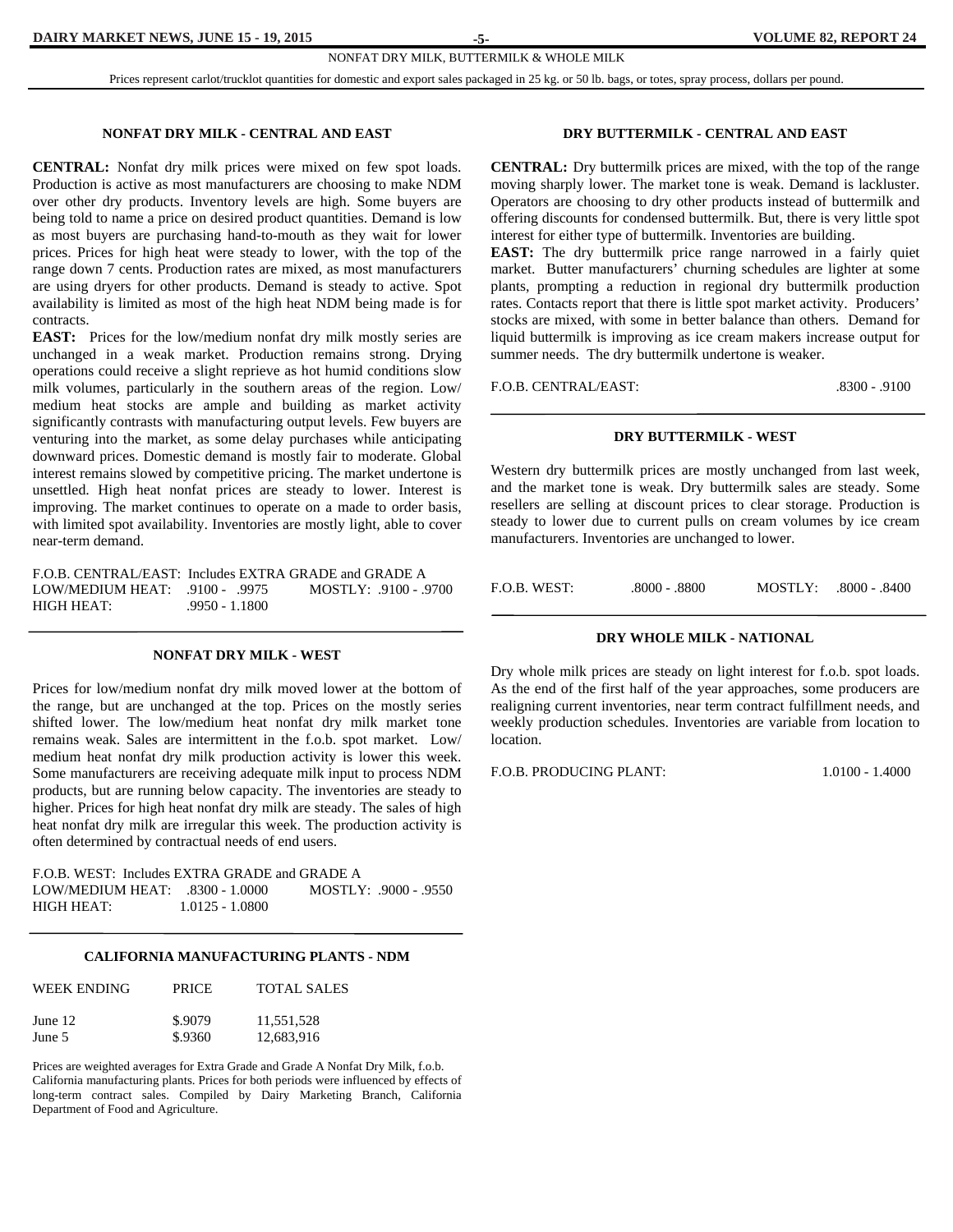**-6-** 

**WHEY, WPC 34%, LACTOSE & CASEIN**

Prices represent carlot/trucklot quantities for domestic and export sales packaged in 25 kg. or 50 lb. bags, or totes, spray process, dollars per pound.

#### **DRY WHEY - CENTRAL**

Dry whey prices are steady to lower. The market tone is weak with limited domestic demand. The gap between foreign and domestic pricing levels is affecting export sales. Production levels continue to be strong as cheese production remains active. Condensed whey is selling at discounted pricing as some manufacturers are using available drying capacities for other products. Inventories are high. Some buyers are being told to name a price for purchasing dry whey. Others are being offered heavy discounts for large purchase quantities. Most buyers are purchasing hand-to-mouth, believing prices will drop. Suppliers report high inventories of down grade product. Animal feed whey prices are steady. Product is available, but buyers and sellers are still negotiating prices. Buyers are tending to be cautious in purchases.

| $F.O.B. CENTRAL: 3300 - 4850$ |                                            | $MOSTLY: 3600 - 3800$ |
|-------------------------------|--------------------------------------------|-----------------------|
|                               | F.O.B. CENTRAL: ANIMAL FEED MILK REPLACER: | $.2200 - .3000$       |

#### **DRY WHEY - NORTHEAST**

Prices are steady to lower. Contacts speculate there is still room for prices to move before reaching the bottom. Production is steady, at moderate to heavy volumes. Supplies are adequate for meeting buyers' needs. Spot market activity is still modest. Producers continue to clear most of their output through contracts. Export interest remains slow.

F.O.B. NORTHEAST: EXTRA GRADE AND GRADE A: .4000 - .4625

#### **DRY WHEY - WEST**

Western whey prices moved lower this week on the range and the mostly. Market contacts suggest the overall market tone is weak, however some spot sales have occurred. Manufacturers have been able to sell product if it meets specific requirements of the buyers. In some cases, manufacturers have offered discounted loads in order to clear inventory.

NONHYGROSCOPIC: .3950 - .4700 MOSTLY: .4000 - .4300

#### **WHEY PROTEIN CONCENTRATE - CENTRAL AND WEST**

The market tone for whey protein concentrate 34% is weak, and most prices shifted lower. Availability of single loads and/or blocks of loads from a few manufacturers continues to mount. These loads, due, in part, to contract buyers delaying the delivery of loads, have sent inventories higher than projected for producers. WPC 34% producers are now looking for opportunities to decrease holdings in the near term. Several market participants speculate the combination of domestic and international demand is not strong enough to empty warehouses at current prices. WPC 34% production is steady at some plants, but lower at others as the whey stream clears to other end uses. Inventories are mixed, but higher than desired at several facilities.

F.O.B. EXTRA GRADE 34% PROTEIN: .7550 - .9650 MOSTLY: .7800 - .9300

#### **LACTOSE - CENTRAL AND WEST**

Lactose prices are mixed, with increases on the range, but decreases on the mostly series. Buyers are looking for lower prices on spot offers and contracts beginning now and extending through Q3. However, on a weekly basis, the overall range shifted slightly higher as all sellers haven't acquiesced to these demands. The overall market tone is weak. Progress on Q3 contracting is ongoing, with some contracts on the books. A number of these completed contracts are early in the process for some manufacturers who, in the past, have waited until the last week of a quarter to finalize prices and volumes for new contracts. In the current market, though, with higher than usual inventories, finding a home for future production volumes of lactose is paramount. Lactose production is active, in step with manufacturing milk volumes clearing to cheese production. Inventories at several locations are above what is needed for near term contract fulfillment.

Including spot sales and up to 3 month contracts. F.O.B. EDIBLE, NON PHARMACEUTICAL .1750 -.3000 MOSTLY: .1800 - .2450

#### **CASEIN - NATIONAL**

Rennet and acid casein prices are unchanged for the week. Market participants are tracking the current milk production trends in European countries and evaluating how those trends may impact casein production in the next few months. Global supplies of both types of casein are readily available. At the June 16 GDT event 142, the average winning price for rennet casein for all contract periods increased 4.3% to \$6,126/MT.

SPOT SALES AND UP TO 3 MONTH CONTRACTS. PRICES ARE F.O.B., U.S. WAREHOUSE FOR EDIBLE NONRESTRICTED AND VARY ACCORDING TO MESH SIZE AND QUALITY.

RENNET: 3.3500 - 3.8000 ACID: 3.3500 - 4.1000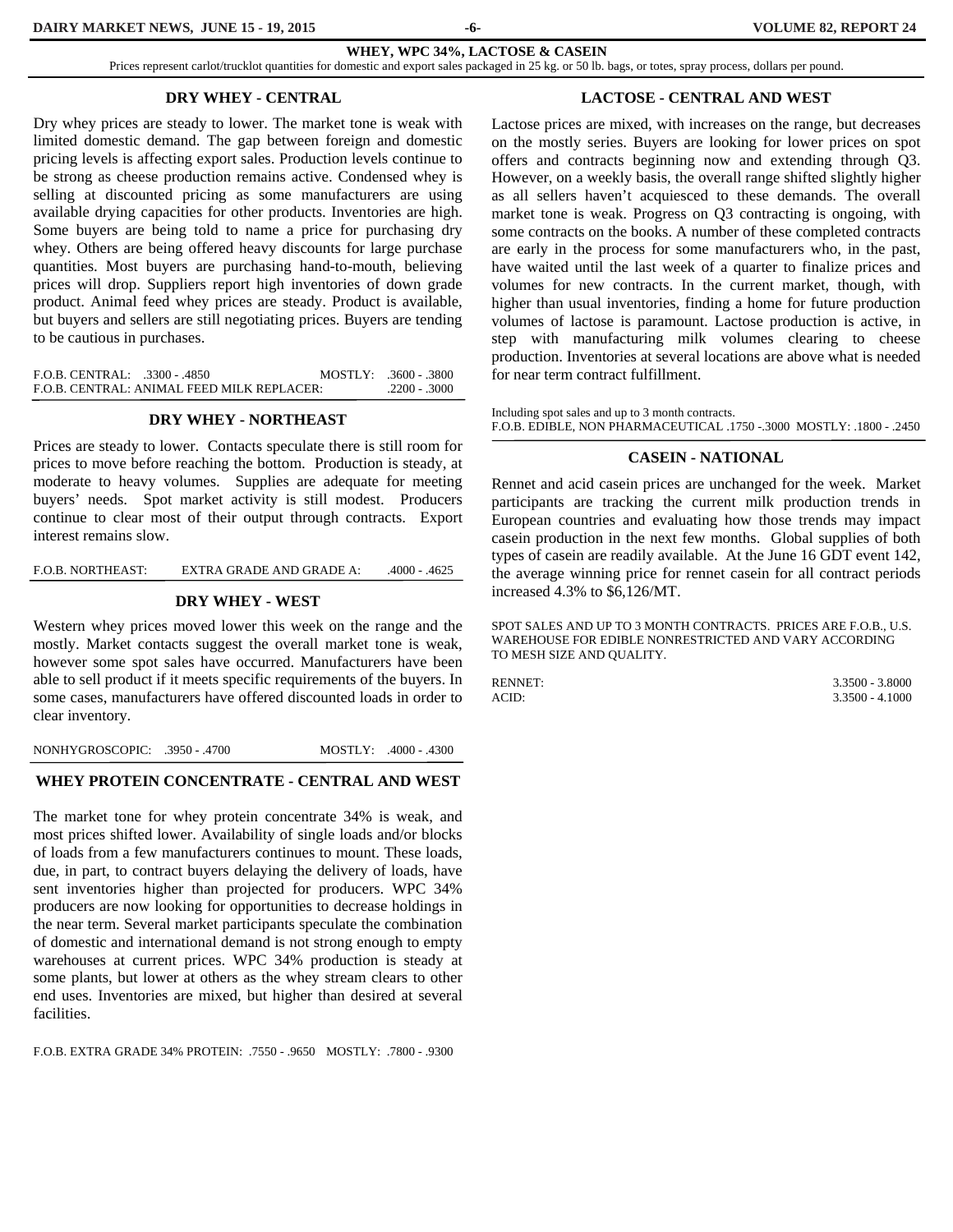#### **U.S. Dairy Cow Slaughter (1000 head) under Federal Inspection**

|             | 2015 WEEKLY | 2015                  | 2014 WEEKLY | 2014                  |
|-------------|-------------|-----------------------|-------------|-----------------------|
| WEEK ENDING | DAIRY COWS  | CUMULATIVE DAIRY COWS | DAIRY COWS  | CUMULATIVE DAIRY COWS |
| 05/30/2015  | 46.5        | .268.2                | 42.7        | .215.5                |

**WEBSITE: http://www.ams.usda.gov/mnreports/sj\_ls714.txt** 

**SOURCE:** The slaughter data are gathered and tabulated in a cooperative effort by the Agricultural Marketing Service, The Food Safety and Inspection Service, and the National Agricultural Statistics Service, all of USDA.

| CLASS III MILK PRICES (3.5% BF) |                            |       |       |       |                                                 |       |       |       |       |       |       |       |
|---------------------------------|----------------------------|-------|-------|-------|-------------------------------------------------|-------|-------|-------|-------|-------|-------|-------|
| YEAR                            | JAN                        | FEB   | MAR   | APR   | MAY                                             | JUN   | JUL   | AUG   | SEP   | OCT   | NOV   | DEC   |
| 2010                            | 14.50                      | 14.28 | 12.78 | 12.92 | 13.38                                           | 13.62 | 13.74 | 15.18 | 16.26 | 16.94 | 15.44 | 13.83 |
| 2011                            | 13.48                      | 17.00 | 19.40 | 16.87 | 16.52                                           | 19.11 | 21.39 | 21.67 | 19.07 | 18.03 | 19.07 | 18.77 |
| 2012                            | 17.05                      | 16.06 | 15.72 | 15.72 | 15.23                                           | 15.63 | 16.68 | 17.73 | 19.00 | 21.02 | 20.83 | 18.66 |
| 2013                            | 18.14                      | 17.25 | 16.93 | 17.59 | 18.52                                           | 18.02 | 17.38 | 17.91 | 18.14 | 18.22 | 18.83 | 18.95 |
| 2014                            | 21.15                      | 23.35 | 23.33 | 24.31 | 22.57                                           | 21.36 | 21.60 | 22.25 | 24.60 | 23.82 | 21.94 | 17.82 |
|                                 | CLASS IV MILK PRCES (3.5%) |       |       |       |                                                 |       |       |       |       |       |       |       |
|                                 |                            |       |       |       |                                                 |       |       |       |       |       |       |       |
| YEAR                            | JAN                        | FEB   | MAR   | APR   | MAY                                             | JUN   | JUL   | AUG   | SEP   | OCT   | NOV   | DEC   |
| 2010                            | 13.85                      | 12.90 | 12.92 | 13.73 | 15.29                                           | 15.45 | 15.75 | 15.61 | 16.76 | 17.15 | 16.68 | 15.03 |
| 2011                            | 16.42                      | 18.40 | 19.41 | 19.78 | 20.29                                           | 21.05 | 20.33 | 20.14 | 19.53 | 18.41 | 17.87 | 16.87 |
| 2012                            | 16.56                      | 15.92 | 15.35 | 14.80 | 13.55                                           | 13.24 | 14.45 | 15.76 | 17.41 | 18.54 | 18.66 | 17.83 |
| 2013                            | 17.63                      | 17.75 | 17.75 | 18.10 | 18.89                                           | 18.88 | 18.90 | 19.07 | 19.43 | 20.17 | 20.52 | 21.54 |
| 2014                            | 22.29                      | 23.46 | 23.66 | 23.34 | 22.65                                           | 23.13 | 23.78 | 23.89 | 22.58 | 21.35 | 18.21 | 16.70 |
|                                 |                            |       |       |       | FEDERAL MILK ORDER CLASS PRICES FOR 2015 (3.5%) |       |       |       |       |       |       |       |
| CLASS                           | JAN                        | FEB   | MAR   | APR   | MAY                                             | JUN   | JUL   | AUG   | SEP   | OCT   | NOV   | DEC   |
| $I \sim 1/$                     | 18.58                      | 16.24 | 15.56 | 15.50 | 15.83                                           | 16.14 | 16.53 |       |       |       |       |       |
| II                              | 16.18                      | 14.48 | 14.50 | 14.98 | 14.81                                           |       |       |       |       |       |       |       |
| III                             | 16.18                      | 15.46 | 15.56 | 15.81 | 16.19                                           |       |       |       |       |       |       |       |
| IV                              | 13.23                      | 13.82 | 13.80 | 13.51 | 13.91                                           |       |       |       |       |       |       |       |

1/ Specific order differentials to be added to this base price can be found by going to: www.ams.usda.gov/DairyMarketingStatistics; then select "Prices"; and then select "Principal Pricing Points."







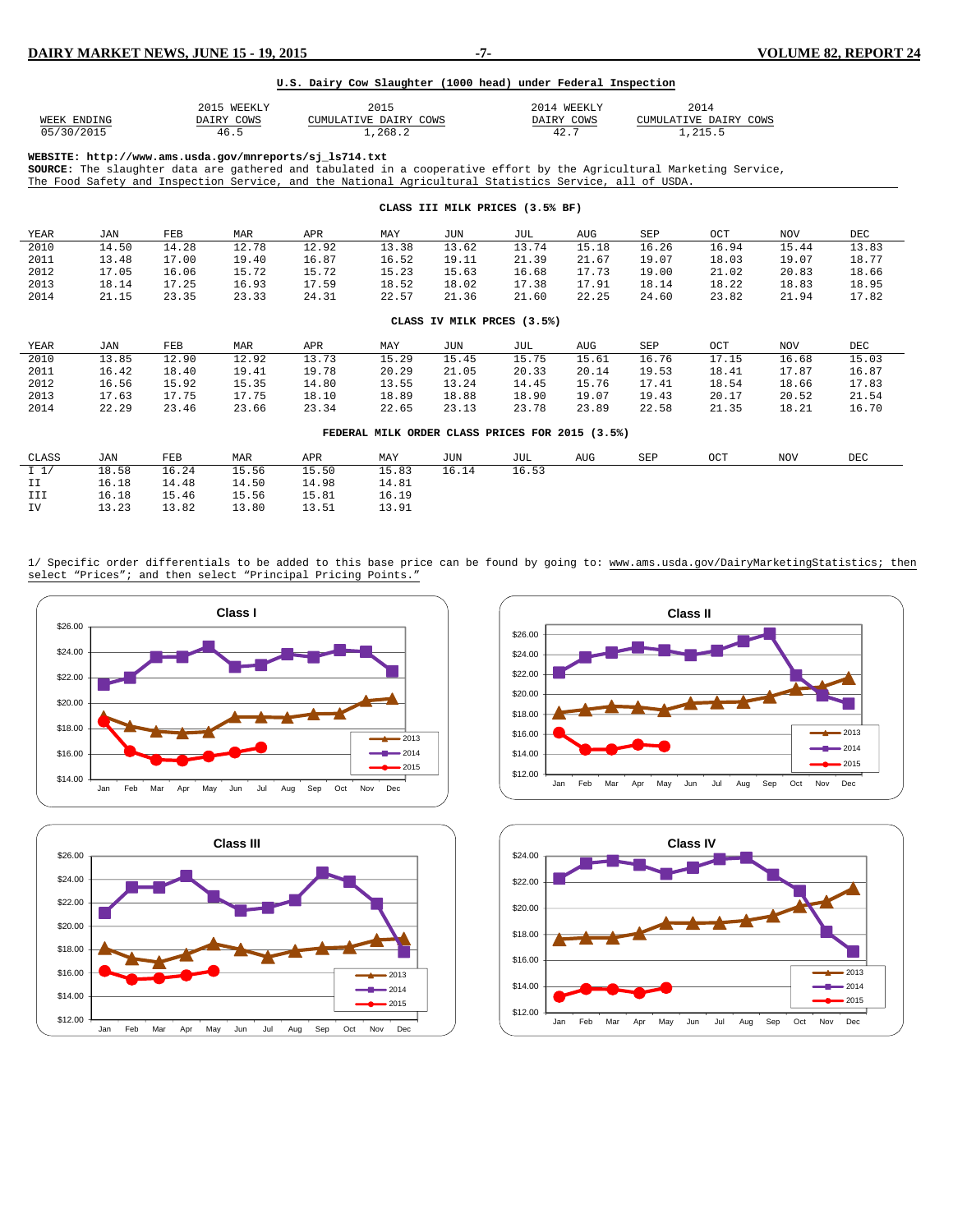#### **ORGANIC DAIRY MARKET NEWS**  -8-

Information gathered June 8 - 19, 2015

#### **ORGANIC DAIRY RETAIL OVERVIEW**

 Commentary about organic milk often focuses on numbers and data and less on other important factors, such as lifestyle decisions of producers. Much recent attention has been focused on organic milk production volumes and trends compared with recent years.

 Efforts are now underway to provide technical assistance and expertise to organic producers in pasture improvement, pasture grazing being a lifestyle factor.

A joint venture seeking to help organic dairy producers improve pasture quality is now underway between a land grant university and a national organic dairy processor.

 To be certified as an organic dairy, among other requirements, an organic dairy producer must keep cows on pasture for at least 120 days a year. Many producers in the Midwest have management plans with longer grazing periods than the minimum, twice as long or longer.

 Various factors account for grazing organic cows beyond the minimum time/nutritional requirement. One is cost. It is often more cost effective in the Midwest to allow organic cows to graze on land that can be dedicated to grazing, than to haul in feed. This is also consistent with why many organic dairy producers are in the organic milk business in some cases, and have kept farms from expanding beyond a size manageable for a family with some help. Lifestyle is an important factor for many organic dairy producers. Research at a Midwestern university has determined that many organic dairy producers are financially capable of expanding but have chosen not to do for lifestyle type reasons and various beliefs as to treatment of cattle.

A typical observation is commentary about enjoying working with nature, not trying to control nature. Some organic dairy producers cite a feeling of contentment in watching cows grazing in pastures, feeding themselves, rather than working in barns into the evening hauling feed to their cows.

The research joint venture aims to help organic dairy producers gain the benefit of more productive pastures season long which will carry forward to more milk production from grazing.

#### **NATIONALLY ADVERTISED PRICE COMPARISON**

**Organic Dairy Overview.** Organic dairy ad numbers show a significant drop from the previous week. Overall, organic milk ad numbers are the down 49% from a year ago. Ads for organic milk half gallon are primarily responsible for the number of organic dairy ads. Organic milk accounts for 61% of organic dairy ads, organic yogurt 38%, and organic butter 1%. Advertising information presented is compiled from nearly 23,000 surveyed newspaper supermarket ads with prices valid from June 19-25, 2015, identifying weekly "specials" and containing organic dairy content. Surveyed ads reflect advertised "specials" and not the range of nonadvertised supermarket cooler prices. Complete results of this weekly survey providing additional graphs, tables and regional delineation, follow at the end of Dairy Market News, or can be accessed at: http://www.ams.usda.gov/ AMSv1.0/DairyRetailReport **Organic Milk Half Gallons.** The U.S. weighted average advertised price of organic milk half gallons is \$3.93, down 25 cents from last week. One year ago the price was \$3.44. Ads appeared in all regions, except South Central, Alaska, and Southwest. Prices range from \$2.99 in the Midwest and Northwest to \$4.99 in the Northeast. **Organic Milk Gallons.** The U.S. weighted average advertised price

of organic milk gallons is \$5.91, up \$1.72 from the previous week. One year ago the price was \$4.99.

**8 Ounce Organic Milk.** Organic milk in 8 ounce containers has a U.S. weighted average price of \$1.00, and unchanged from last week.

**Organic Butter.** The U.S. average price for 1 pound of organic butter is \$7.99. Ads appeared in Hawaii.

**Organic Yogurt.** The U.S. weighted average price of 4-6 ounce organic Greek yogurt is \$1.10, down 31 cents from last week and down 15 cents from one year ago. Ads appeared in the Northeast, South Central, and Hawaii.

#### **ORGANIC GRAIN AND FEEDSTUFF MARKETS**

Prices of organic soybeans are trending steady to firm. Organic wheat is steady to slightly lower than previously, with a large range in offering prices depending on quality and situation. Prices for the remainder of organic grains are steady. The spot marketplace has been slow to moderate for all organic grains, with light to moderate demand. Many buyers are content with current contracts and inventories, while many producers are still focused on planting or waiting to see if the markets follow historical price trends this summer. Few forward contract negotiations are going on because many buyers and sellers are waiting for harvest. Concerns surround the volume and price of imported grains and the ramifications for domestic markets both in the short term and long term, as well as weather, potential yield qualities and quantities, and possible market implications related to the ongoing avian influenza situation. According to USDA NASS' Weekly Crop Progress Report, for the week ending June 7, 2015 conventional crop progress is as follows: 91% corn emergence, 79% soybeans planted, 64% soybean emergence, 56% sorghum planted, 69% sunflowers planted, 91% winter wheat headed, 4% winter wheat harvested, 97% spring wheat emergence, and 38% oats headed.

Additional livestock and grain market news information is available at: www.ams.usda.gov/LSMarketNews

| <b>Organic Spot Market Negotiated Prices*</b> |                       |                              |         |  |  |  |  |  |  |
|-----------------------------------------------|-----------------------|------------------------------|---------|--|--|--|--|--|--|
| <b>Organic Commodity</b>                      |                       | <b>Price Range</b> Average** |         |  |  |  |  |  |  |
| Corn:                                         | <b>Feed Yellow</b>    | $10.60 - 13.25$              | 12.54   |  |  |  |  |  |  |
| Soybeans:                                     | <b>Feed Grade</b>     | $23.75 - 26.00$              | 24.96   |  |  |  |  |  |  |
|                                               | Meal                  | 940.00-1165.00               | 1122.37 |  |  |  |  |  |  |
| Oats:                                         | <b>Feed Grade</b>     | $5.00 - 6.50$                | 5.77    |  |  |  |  |  |  |
| <b>Barley:</b>                                | <b>Feed Grade</b>     | $8.00 - 11.00$               | 9.81    |  |  |  |  |  |  |
| Wheat:                                        | <b>Feed Grade HRW</b> | $10.50 - 12.60$              | 11.84   |  |  |  |  |  |  |

**\*Prices quoted \$/bushel FOB the farm, except soybean meal (\$/ton and FOB the mill).\*\*Weighted average price.**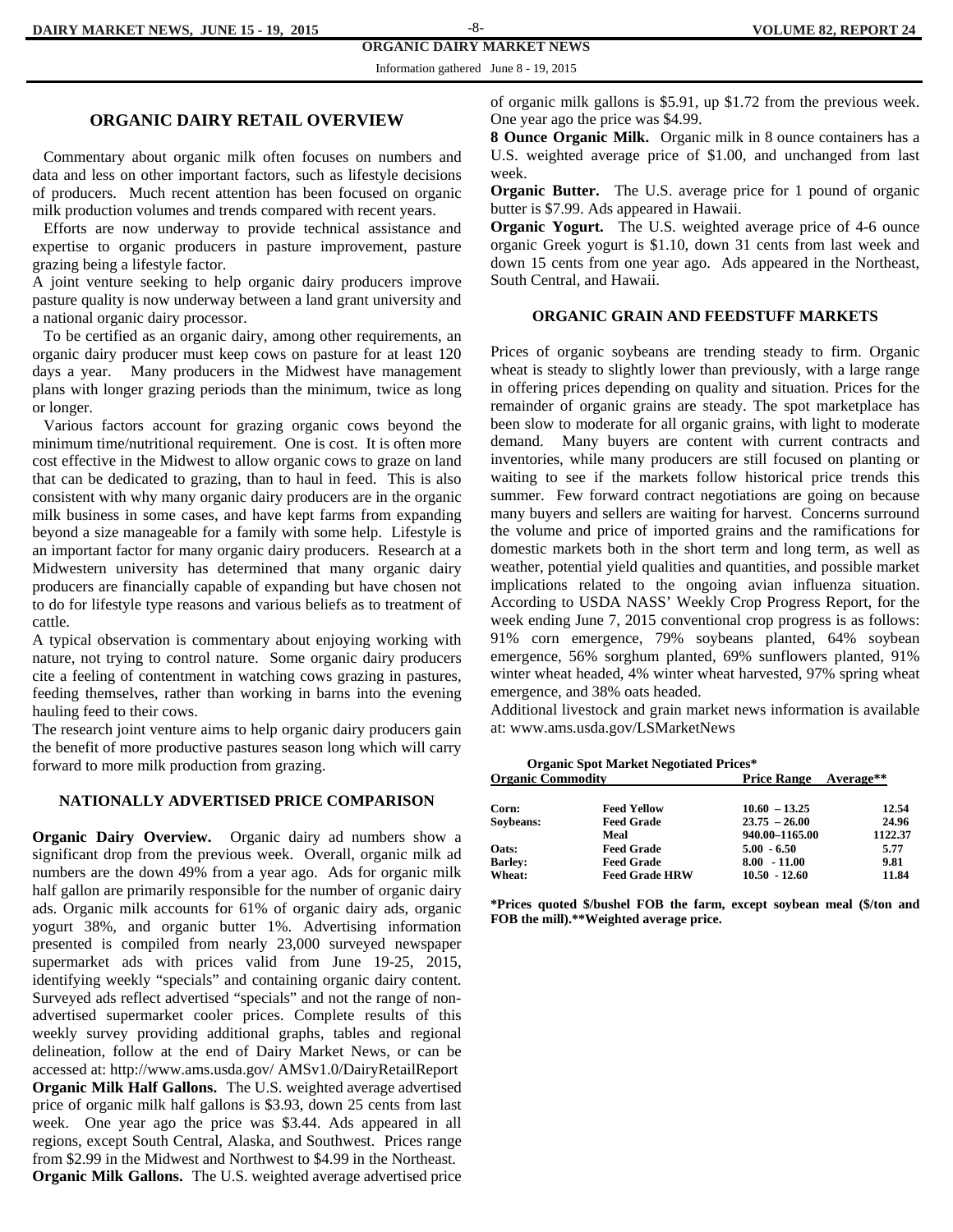### **Federal Milk Order Marketin g and Utilization Summary, Ma y 2015**

**Highlights.** Handler reports of receipts and utilization under the Federal milk order system for May 2015 have been filed and tabulated. Combined totals for the 10 consolidated orders are being released. During May, more than 10.0 billion pounds of milk were received from Federally pooled producers. This volume of milk is 15.9 percent lower than the May 2014 volume. Regulated handlers pooled 3.320 billion pounds of producer milk as Class I products, down 3.4 percent when compared to the previous year. Class I utilization decreased in 8 of the 10 Federal Milk Order Marketing areas. The all-market average Class utilization percentages were: Class I = 33%, Class II = 16%, Class III = 32%, and Class IV = 19%. The weighted average statistical uniform price was \$16.54 per cwt, up \$0.32 from last month but down \$7.71 from last year.

| Price and Pool Statistics for Federal Milk Order Marketing Areas for the Month of May 2015 |        |                              |                                     |                                                   |                           |                                                                    |                      |              |             |                    |
|--------------------------------------------------------------------------------------------|--------|------------------------------|-------------------------------------|---------------------------------------------------|---------------------------|--------------------------------------------------------------------|----------------------|--------------|-------------|--------------------|
| Federal Milk Order<br>Marketing Area <sup>1</sup>                                          | Order  | Receipts of<br>Producer Milk |                                     | <b>Utilization of Producer</b><br>Milk in Class I |                           | <b>Utilization of Producer Milk</b><br>in All Classes <sup>3</sup> |                      |              | Uniform     |                    |
|                                                                                            | Number | Total                        | Change from<br>Prev. Year           | Total                                             | Change from<br>Prev. Year | Class                                                              | Class<br>$_{\rm II}$ | Class<br>III | Class<br>IV | Price <sup>2</sup> |
|                                                                                            |        | (million lbs)                | (million lbs)<br>( <i>percent</i> ) |                                                   | (percent)                 |                                                                    | $(\text{percent})^3$ |              |             | $$per\,\,$         |
| Northeast (Boston)                                                                         | 001    | 2,252.3                      | 0.7                                 | 731.9                                             | $-5.5$                    | 32                                                                 | 25                   | 22           | 21          | 16.82              |
| Appalachian (Charlotte)                                                                    | 005    | 499.8                        | 1.0                                 | 304.5                                             | 0.4                       | 61                                                                 | 17                   | 5            | 17          | 17.83              |
| Florida (Tampa)                                                                            | 006    | 223.3                        | $-0.4$                              | 185.3                                             | $-4.9$                    | 83                                                                 | 11                   |              | 5           | 20.36              |
| Southeast (Atlanta)                                                                        | 007    | 453.6                        | $-9.1$                              | 307.0                                             | $-4.0$                    | 68                                                                 | 13                   | 11           | 9           | 18.59              |
| <b>Upper Midwest (Chicago)</b>                                                             | 030    | 2,306.9                      | $-24.1$                             | 284.2                                             | $-5.6$                    | 12                                                                 | 8                    | 74           | 6           | 16.20              |
| Central (Kansas City)                                                                      | 032    | 1,115.5                      | $-23.0$                             | 384.4                                             | $-3.3$                    | 34                                                                 | 13                   | 32           | 21          | 15.98              |
| Mideast (Cleveland)                                                                        | 033    | 1,486.6                      | $-3.5$                              | 501.4                                             | $-2.4$                    | 34                                                                 | 23                   | 21           | 22          | 15.98              |
| Pacific Northwest (Seattle)                                                                | 124    | 600.2                        | $-22.6$                             | 163.1                                             | $-3.4$                    | 27                                                                 | 8                    | 27           | 38          | 15.56              |
| Southwest (Dallas)                                                                         | 126    | 683.7                        | $-45.3$                             | 351.7                                             | $-3.2$                    | 51                                                                 | 14                   | 3            | 31          | 16.74              |
| Arizona (Phoenix)                                                                          | 131    | 431.2                        | $-4.3$                              | 106.8                                             | 6.1                       | 25                                                                 | 10                   | 24           | 41          | 15.67              |
| All Market Average or Total                                                                |        | 10.053.1                     | $-15.9$                             | 3,320.3                                           | $-3.4$                    | 33                                                                 | 16                   | 32           | 19          | 16.54              |

 $<sup>1</sup>$  Names in parentheses are the major city in the principal pricing point of the market.</sup>

<sup>2</sup> Statistical uniform price for component pricing orders (Class III price plus producer price differential). For other orders, uniform skim milk price times 0.965 plus uniform butterfat price times 3.5.

 $3$  Totals may not add to 100 percent due to rounding.

Report Contact: Randal Stoker, randal.stoker@usda.gov or 202-690-1932.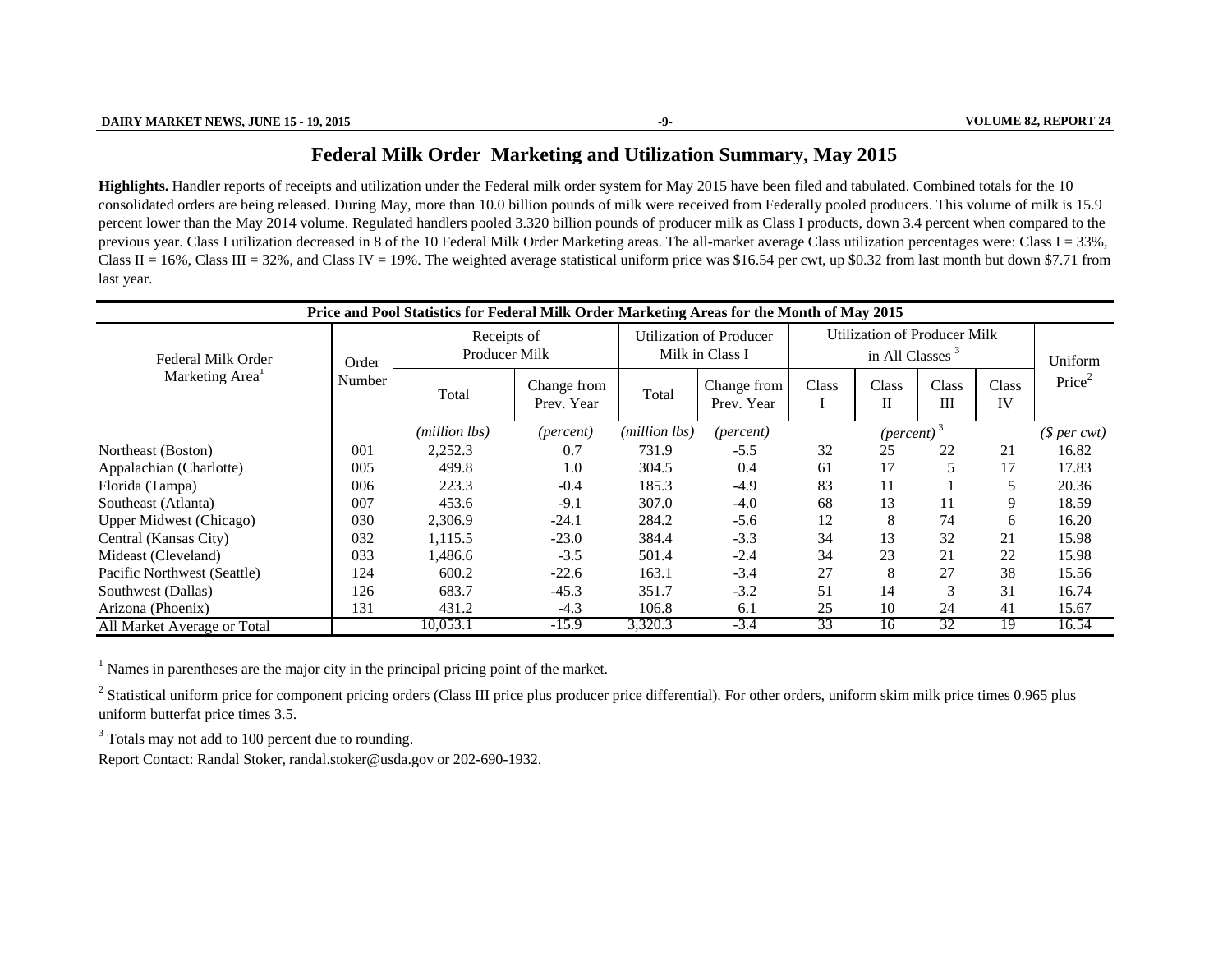#### **DAIRY MARKET NEWS, JUNE 15 - 19, 2015 -10- VOLUME 82, REPORT 24**

#### **Federal Milk Order Advance Prices, July**

Base Class I Price: Under the Federal milk order pricing system, the base Class I price for July 2015 is \$16.53 per cwt. This price is derived from the advanced Class III skim milk pricing factor of \$9.47 and the advanced butterfat pricing factor of \$2.1115. A Class I differential for each order's principle pricing point (county) is added to the base price to determine the Class I Price.

**Comparison to Previous Month:** The base Class I price increased \$0.39 per cwt when compared to the previous month of June 2015. For selected consumer products, the price changes are: whole milk (3.25% milk fat), \$0.36 per cwt, \$0.031 per gallon; reduced fat milk (2%), \$0.26 per cwt, \$0.022 per gallon; fat-free (skim milk), \$0.14 per cwt, \$0.012 per gallon.

**Class II Price Information:** The advanced Class IV skim milk pricing factor is \$6.85. Thus, the Class II skim milk price for July 2015 is \$7.55 per cwt, and the Class II nonfat solids price is \$0.8389.

Product Price Averages: The two-week product price averages for July 2015 are: butter \$1.9151, nonfat dry milk \$0.9362, cheese \$1.6955 and dry whey \$0.4341.

| Federal Milk Order Class I Price Information <sup>1,2</sup> |              |                            |           |                    |  |  |  |  |  |
|-------------------------------------------------------------|--------------|----------------------------|-----------|--------------------|--|--|--|--|--|
|                                                             |              | <b>July 2015</b>           |           |                    |  |  |  |  |  |
| Federal Milk Order                                          | Order Number | Class I                    | Class I   | Class I            |  |  |  |  |  |
| Marketing Area <sup>3</sup>                                 |              | Price                      | Skim Milk | <b>Butterfat</b>   |  |  |  |  |  |
|                                                             |              | $(3.5\%)$                  | Price     | Price              |  |  |  |  |  |
|                                                             |              | $(\text{per} \text{ cwt})$ | (per cwt) | (dollar per pound) |  |  |  |  |  |
| Northeast (Boston) <sup>4</sup>                             | 001          | 19.78                      | 12.72     | 2.1440             |  |  |  |  |  |
| Appalachian (Charlotte) <sup>5</sup>                        | 005          | 19.93                      | 12.87     | 2.1455             |  |  |  |  |  |
| Florida (Tampa) <sup>6</sup>                                | 006          | 21.93                      | 14.87     | 2.1655             |  |  |  |  |  |
| Southeast (Atlanta) <sup>7</sup>                            | 007          | 20.33                      | 13.27     | 2.1495             |  |  |  |  |  |
| Upper Midwest (Chicago) <sup>8</sup>                        | 030          | 18.33                      | 11.27     | 2.1295             |  |  |  |  |  |
| Central (Kansas City) <sup>9</sup>                          | 032          | 18.53                      | 11.47     | 2.1315             |  |  |  |  |  |
| Mideast (Cleveland) <sup>10</sup>                           | 033          | 18.53                      | 11.47     | 2.1315             |  |  |  |  |  |
| Pacific Northwest (Seattle) <sup>11</sup>                   | 124          | 18.43                      | 11.37     | 2.1305             |  |  |  |  |  |
| Southwest $(Dallas)^{12}$                                   | 126          | 19.53                      | 12.47     | 2.1415             |  |  |  |  |  |
| Arizona (Phoenix)                                           | 131          | 18.88                      | 11.82     | 2.1350             |  |  |  |  |  |
| All-Market Average                                          |              | 19.42                      | 12.36     | 2.1404             |  |  |  |  |  |

<sup>1</sup> To convert the Class I price per 100 pounds to the Class I price per gallon, divide by 11.63 - the approximate number of gallons in 100 pounds of milk.

<sup>2</sup> Note: The mandatory \$0.20 per cwt. processor assessment under the Fluid Milk Promotion Order is not included in the Class I prices shown on this table. <sup>3</sup> Names in parentheses are the major city in the principal pricing point of the markets.

<sup>4</sup> Class I prices at other cities are: New York City, minus \$0.10; Philadelphia, minus \$0.20; Baltimore, minus \$0.25, and Washington, DC, minus \$0.25.

<sup>5</sup> Class I prices at other cities are: Knoxville, minus \$0.20 and Louisville, minus \$1.10.

<sup>6</sup> Class I prices at other cities are: Orlando, same; Miami, plus \$0.60; and Jacksonville, minus \$0.40.

<sup>7</sup> Class I prices at other cities are: New Orleans, same; Memphis, minus \$0.90; Nashville, minus \$0.90; and Springfield, MO, minus \$1.40.

<sup>8</sup> Class I prices at other cities are: Milwaukee, minus \$0.05; and Minneapolis, minus \$0.10.

<sup>9</sup> Class I prices at other cities are: Des Moines, minus \$0.20; Omaha, minus \$0.15; Oklahoma City, plus \$0.60; St. Louis, same; and Denver, plus \$0.55.

<sup>10</sup> Class I prices at other cities are: Indianapolis, same; Cincinnati, plus \$0.20; Pittsburgh, plus \$0.10; and Detroit, minus \$0.20.

<sup>11</sup> Class I prices at other cities are: Portland, same; and Spokane, same.<br><sup>12</sup> Class I prices at other cities are: Houston, plus \$0.60; San Antonio, plus \$0.45; Albuquerque, minus \$0.65; and El Paso, minus \$0.75.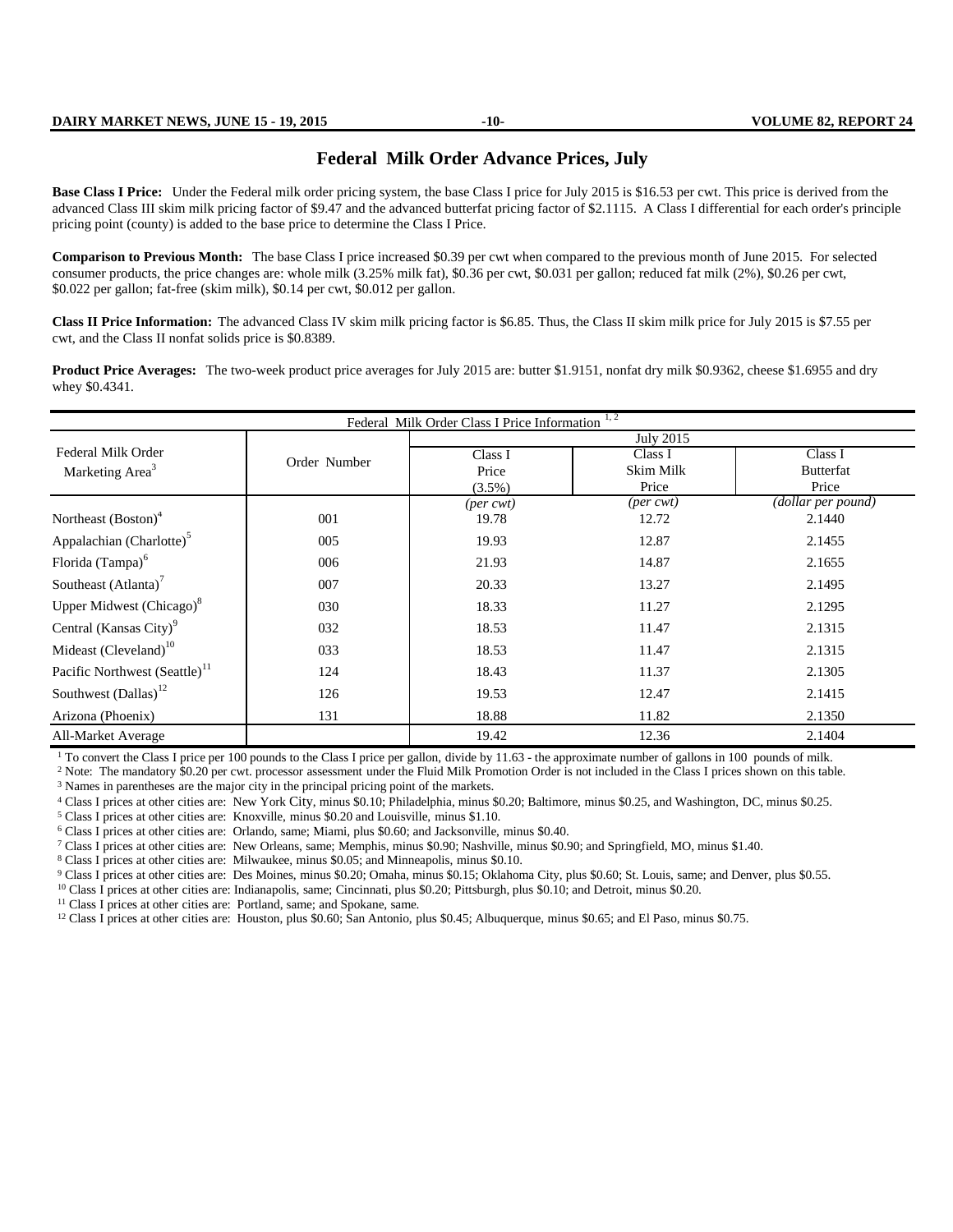# **May Milk Production**

Milk production in the 23 major States during May totaled 17.2 billion pounds, up 1.4 percent from May 2014. April revised production at 16.6 billion pounds, was up 1.8 percent from April 2014. The April revision represented an increase of 3.0 million pounds or less than 0.1 percent from last month's preliminary production estimate.

**Production per cow** in the 23 major States averaged 1,990 pounds for May, 11 pounds above May 2014. This is the highest production per cow for the month of May since the 23 State series began in 2003.

**The number of milk cows** on farms in the 23 major States was 8.63 million head, 72,000 head more than May 2014, and 4,000 head more than April 2015.

|                          | May 2015 Milk Cows and Milk Production, by States |                                                                 |                                    |       |                  |                              |                     |  |  |  |
|--------------------------|---------------------------------------------------|-----------------------------------------------------------------|------------------------------------|-------|------------------|------------------------------|---------------------|--|--|--|
|                          |                                                   | Milk $Cows1$                                                    | Milk per $\overline{\text{Cow}^2}$ |       |                  | Milk Production <sup>2</sup> |                     |  |  |  |
| <b>State</b>             | 2014                                              | 2015                                                            | 2014                               | 2015  | 2014             | 2015                         | Change from<br>2014 |  |  |  |
|                          |                                                   | (thousands)                                                     | (pounds)                           |       | (million pounds) |                              | (percent)           |  |  |  |
| AZ                       | 192                                               | 195                                                             | 2,225                              | 2,185 | 427              | 426                          | $-0.2$              |  |  |  |
| CA                       | 1,779                                             | 1,779                                                           | 2,110                              | 2,050 | 3,754            | 3,647                        | $-2.9$              |  |  |  |
| CO                       | 144                                               | 145                                                             | 2,165                              | 2,200 | 312              | 319                          | 2.2                 |  |  |  |
| ${\rm FL}$               | 123                                               | 125                                                             | 1,885                              | 1,905 | 232              | 238                          | 2.6                 |  |  |  |
| ID                       | 574                                               | 585                                                             | 2,090                              | 2,100 | 1,200            | 1,229                        | 2.4                 |  |  |  |
| $\rm IL$                 | 94                                                | 95                                                              | 1,765                              | 1,830 | 166              | 174                          | 4.8                 |  |  |  |
| $\ensuremath{\text{IN}}$ | 177                                               | 181                                                             | 1,935                              | 1,935 | 342              | 350                          | 2.3                 |  |  |  |
| IA                       | 207                                               | 212                                                             | 1,965                              | 2,005 | 407              | 425                          | 4.4                 |  |  |  |
| $\mathbf{K}\mathbf{S}$   | 141                                               | 144                                                             | 1,950                              | 1,990 | 275              | 287                          | 4.4                 |  |  |  |
| MI                       | 384                                               | 406                                                             | 2,145                              | 2,185 | 824              | 887                          | 7.6                 |  |  |  |
| $\mbox{MN}$              | 460                                               | 460                                                             | 1,715                              | 1,780 | 789              | 819                          | 3.8                 |  |  |  |
| $\rm{NM}$                | 323                                               | 323                                                             | 2,240                              | 2,190 | 724              | 707                          | $-2.3$              |  |  |  |
| <b>NY</b>                | 615                                               | 618                                                             | 1,935                              | 1,975 | 1,190            | 1,221                        | 2.6                 |  |  |  |
| OH                       | 266                                               | 268                                                             | 1,800                              | 1,810 | 479              | 485                          | 1.3                 |  |  |  |
| <b>OR</b>                | 125                                               | 124                                                             | 1,825                              | 1,800 | 228              | 223                          | $-2.2$              |  |  |  |
| PA                       | 530                                               | 530                                                             | 1,760                              | 1,815 | 933              | 962                          | 3.1                 |  |  |  |
| <b>SD</b>                | 97                                                | 103                                                             | 1,855                              | 1,905 | 180              | 196                          | 8.9                 |  |  |  |
| $\mathcal{T}\mathcal{X}$ | 465                                               | 462                                                             | 1,990                              | 1,970 | 925              | 910                          | $-1.6$              |  |  |  |
| UT                       | 95                                                | 96                                                              | 1,990                              | 2,040 | 189              | 196                          | 3.7                 |  |  |  |
| <b>VT</b>                | 131                                               | 132                                                             | 1,755                              | 1,775 | 230              | 234                          | 1.7                 |  |  |  |
| <b>VA</b>                | 93                                                | 92                                                              | 1,700                              | 1,735 | 158              | 160                          | 1.3                 |  |  |  |
| <b>WA</b>                | 274                                               | 277                                                             | 2,110                              | 2,100 | 578              | 582                          | 0.7                 |  |  |  |
| WI                       | 1,269                                             | 1,278                                                           | 1,885                              | 1,955 | 2,392            | 2,498                        | 4.4                 |  |  |  |
| 23 State                 |                                                   |                                                                 |                                    |       |                  |                              |                     |  |  |  |
| Total                    | 8,558                                             | 8,630                                                           | 1,979                              | 1,990 | 16,934           | 17,175                       | 1.4                 |  |  |  |
|                          |                                                   | <sup>1</sup> Includes dry cows. Excludes heifers not yet fresh. |                                    |       |                  |                              |                     |  |  |  |

<sup>2</sup> Excludes milk sucked by calves.

**Source:** U.S. Department of Agriculture. National Agricultural Statistics Service. Agricultural Statistics Board. *Milk Production, June 2015.*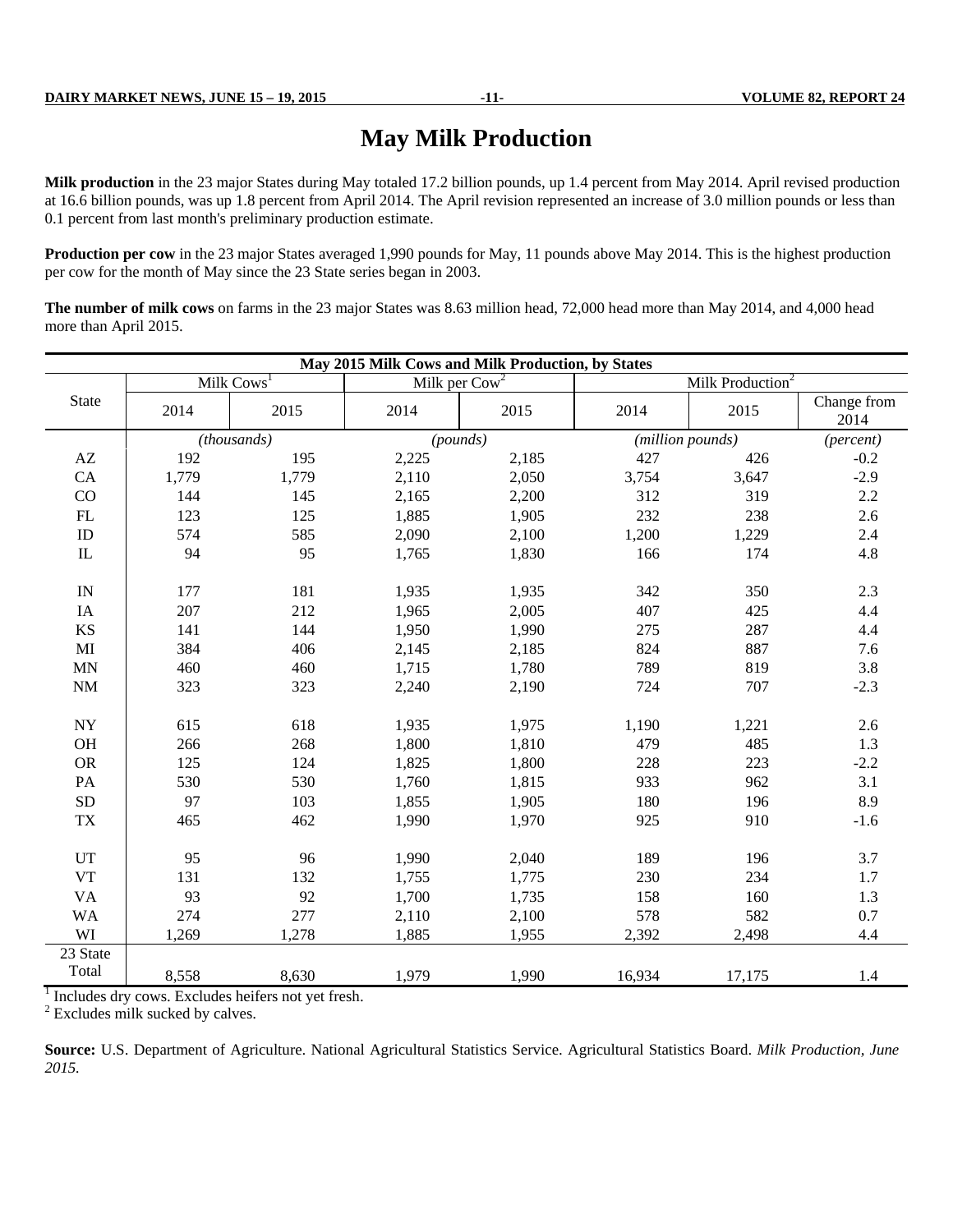# **April Milk Sales**

During April 4.1 billion pounds of packaged fluid milk products is estimated to have been sold in the United States. This was 1.3 percent lower than April 2014. Estimated sales of total conventional fluid milk products decreased 1.4 percent from April 2014 and estimated sales of total organic fluid milk products increased 0.2 percent from a year earlier. Additional data can be found at http://www.ams.usda.gov/AMSv1.0/FluidMilkSalesDataMonthlyandYeartoDate.

| Estimated Total U.S. Sales of Fluid Milk Products, April 2015, with Comparisons <sup>15</sup> |                |                  |               |                           |  |  |  |  |
|-----------------------------------------------------------------------------------------------|----------------|------------------|---------------|---------------------------|--|--|--|--|
| <b>Product Name</b>                                                                           |                | <b>Sales</b>     |               | Change from: <sup>2</sup> |  |  |  |  |
|                                                                                               | Apr            | Year to Date     | Previous Year | Year to Date              |  |  |  |  |
|                                                                                               |                | (million pounds) |               | (percent)                 |  |  |  |  |
| <b>Conventional Production Practice</b>                                                       |                |                  |               |                           |  |  |  |  |
| Whole Milk                                                                                    | 1,102          | 4,504            | 4.2           | 2.8                       |  |  |  |  |
| Flavored Whole Milk                                                                           | 46             | 182              | 8.2           | 1.6                       |  |  |  |  |
| Reduced Fat Milk (2%)                                                                         | 1,278          | 5,320            | $-7.6$        | $-7.6$                    |  |  |  |  |
| Low Fat Milk $(1%)$                                                                           | 609            | 2,469            | 7.8           | 7.6                       |  |  |  |  |
| Fat-Free Milk (Skim)                                                                          | 446            | 1,839            | $-10.3$       | $-10.9$                   |  |  |  |  |
| Flavored Fat-Reduced Milk                                                                     | 359            | 1,380            | 2.0           | 1.5                       |  |  |  |  |
| <b>Buttermilk</b>                                                                             | 42             | 172              | 5.3           | 6.5                       |  |  |  |  |
| Other Fluid Milk Products                                                                     | 4              | 15               | $-6.0$        | $-8.4$                    |  |  |  |  |
| Total Fat-Reduced Milk <sup>3</sup>                                                           | 2,691          | 11,008           | $-3.7$        | $-4.0$                    |  |  |  |  |
| <b>Total Conventional Milk Products</b>                                                       | 3,885          | 15,882           | $-1.4$        | $-2.0$                    |  |  |  |  |
| <b>Organic Production Practice</b>                                                            |                |                  |               |                           |  |  |  |  |
| Whole Milk                                                                                    | 66             | 266              | 10.2          | 12.6                      |  |  |  |  |
| Reduced Fat Milk (2%)                                                                         | 60             | 239              | $-1.4$        | $-3.3$                    |  |  |  |  |
| Low Fat Milk $(1%)$                                                                           | 38             | 152              | $-0.8$        | $-5.8$                    |  |  |  |  |
| Fat-Free Milk (Skim)                                                                          | 31             | 123              | $-9.1$        | $-12.6$                   |  |  |  |  |
| Flavored Fat-Reduced Milk                                                                     | 10             | 44               | $-10.4$       | 7.0                       |  |  |  |  |
| Other Fluid Milk Products                                                                     | $\overline{0}$ |                  | -----         |                           |  |  |  |  |
| Total Fat-Reduced Milk <sup>3</sup>                                                           | 140            | 558              | $-3.7$        | $-5.5$                    |  |  |  |  |
| <b>Total Organic Milk Products</b>                                                            | 206            | 825              | 0.2           | $-0.5$                    |  |  |  |  |
| <b>Total Fluid Milk Products</b>                                                              | 4,091          | 16,707           | $-1.3$        | $-2.0$                    |  |  |  |  |
| Total Fluid Milk Products Adjusted <sup>4</sup>                                               | $\ast$         | $\frac{1}{2}$    | $\ast$        | $\ast$                    |  |  |  |  |

\* Total Fluid Milk Products Adjusted for Calendar Composition will not be published until the release of *An Overview of Calendar Composition of Fluid Milk Sales*. 1  $1$  These figures are representative of the consumption of fluid milk products in Federal milk order marketing areas and California, which account for approximately 92 percent of total fluid milk sales in the United States. An estimate of total U.S. fluid milk sales is derived by interpolating the remaining 8 percent of sales from the Federal milk order and California data. <sup>2</sup> Percent changes, as well as sales volumes, unless otherwise noted, are shown on an unadjusted basis. <sup>3</sup> Both conventional and organic fat-reduced milk categories are total of reduced fat, lowfat, skim and flavored fat-reduced milk. <sup>4</sup> Sales volumes and percent changes have been adjusted for calendar composition.<sup>5</sup> The California Department of Food and Agriculture (CDFA) has made improvements to the methodology used to calculate California's Class I sales. As a result, year to year comparisons may not be truly comparable. Report contact: Daniel Manzoni, Daniel.manzoni@ams.usda.gov or 202-720-2352

| Packaged Sales of Total Fluid Milk Products in Federal Milk Orders and California,<br>April 2015, with Comparisons <sup>1</sup> |              |       |                  |               |                    |  |  |  |  |
|---------------------------------------------------------------------------------------------------------------------------------|--------------|-------|------------------|---------------|--------------------|--|--|--|--|
|                                                                                                                                 |              |       | <b>Sales</b>     |               | Change from: $2$   |  |  |  |  |
| Marketing Area                                                                                                                  | Order Number | Apr   | Year to Date     | Previous Year | Year to Date       |  |  |  |  |
|                                                                                                                                 |              |       | (million pounds) |               | ( <i>percent</i> ) |  |  |  |  |
| Northeast                                                                                                                       | 001          | 689   | 2,837            | 0.5           | $-1.9$             |  |  |  |  |
| Appalachian                                                                                                                     | 005          | 267   | 1,103            | 1.9           | $-0.5$             |  |  |  |  |
| Florida                                                                                                                         | 006          | 229   | 933              | $-0.1$        | $-1.1$             |  |  |  |  |
| Southeast                                                                                                                       | 007          | 373   | 1,526            | $-2.1$        | $-1.9$             |  |  |  |  |
| <b>Upper Midwest</b>                                                                                                            | 030          | 314   | 1,277            | $-3.1$        | $-3.5$             |  |  |  |  |
| Central                                                                                                                         | 032          | 349   | 1,411            | $-0.1$        | $-2.8$             |  |  |  |  |
| Mideast                                                                                                                         | 033          | 452   | .850             | 0.2           | $-1.2$             |  |  |  |  |
| Pacific Northwest                                                                                                               | 124          | 164   | 664              | $-1.5$        | $-1.9$             |  |  |  |  |
| Southwest                                                                                                                       | 126          | 373   | 1,506            | 0.8           | 0.8                |  |  |  |  |
| Arizona                                                                                                                         | 131          | 91    | 365              | $-1.6$        | $-4.0$             |  |  |  |  |
| California                                                                                                                      | $---$        | 461   | 1,897            | $-7.4$        | $-4.1$             |  |  |  |  |
| All Orders (Total)                                                                                                              |              | 3,302 | 13,474           | $-0.4$        | $-1.6$             |  |  |  |  |
| All Areas (Total)                                                                                                               |              | 3,763 | 15,370           | $-1.3$        | $-2.0$             |  |  |  |  |

<sup>1</sup> These figures are representative of the consumption of total fluid milk products in the respective area; see footnote <sup>4</sup> above for the products included. <sup>2</sup> Percent changes, as well as sales volumes, are shown on an unadjusted basis.

**Source:** U.S. Department of Agriculture. California Department of Food and Agriculture. Milk Stabilization Branch. *California Dairy Information Bulletin*,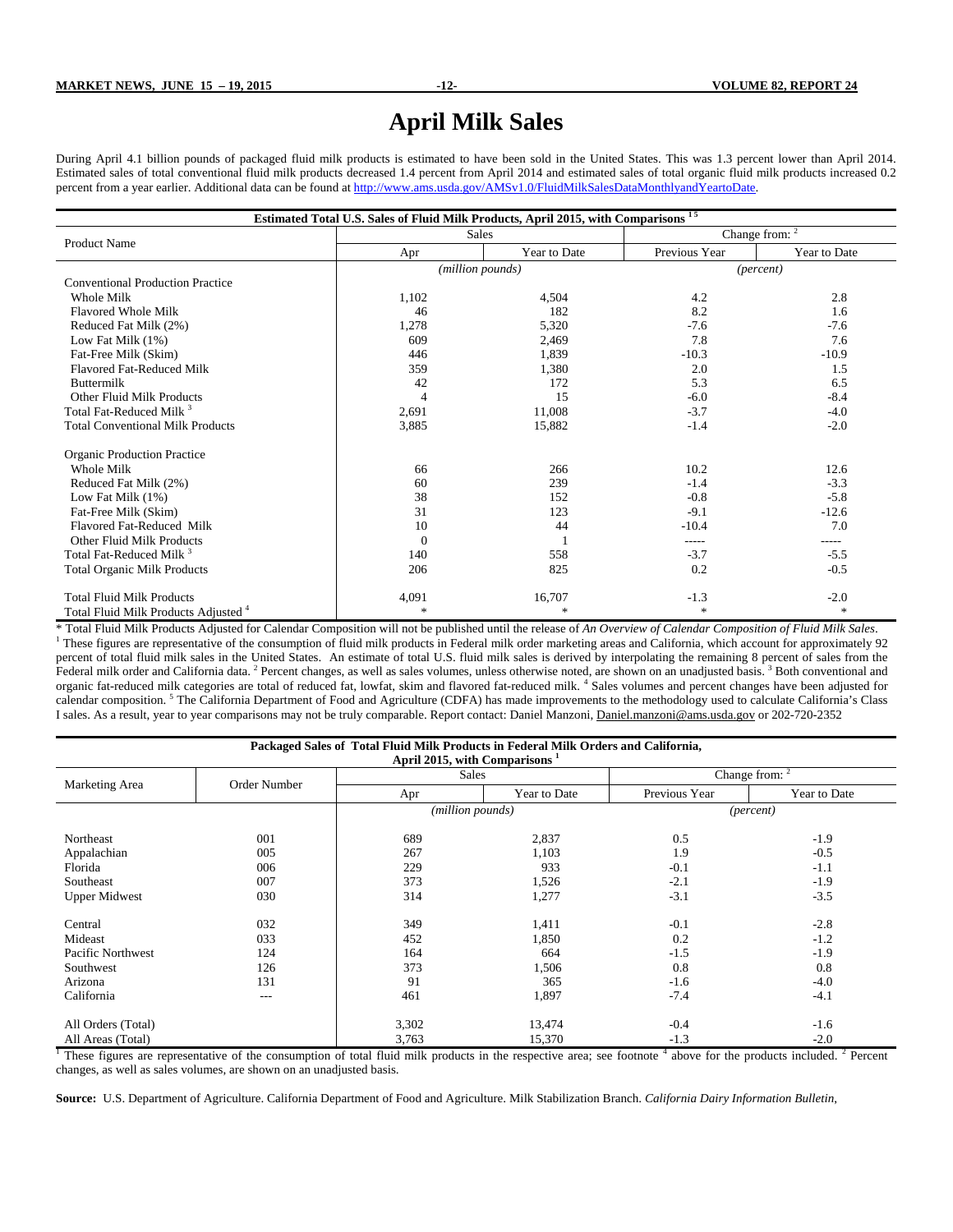

POUNDS

#### **Monthly Milk Per Cow - 23 Selected States**





# **Milk Production - 23 Selected States**

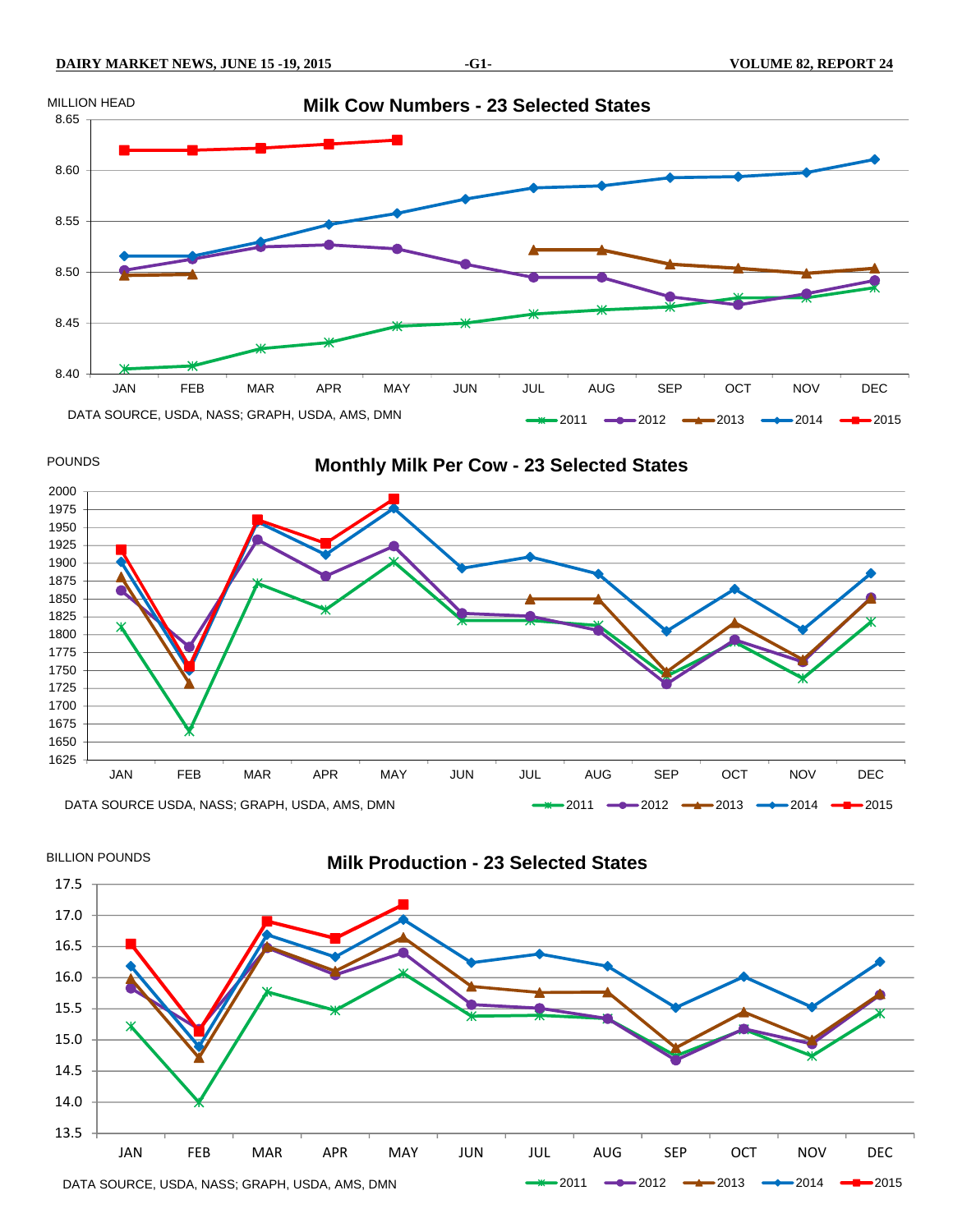



**Total U.S. Butter Imports High Tier and Quota Volumes Combined** 



DATA SOURCE, USDA, DMN; GRAPH, USDA, FAS

MILLION POUNDS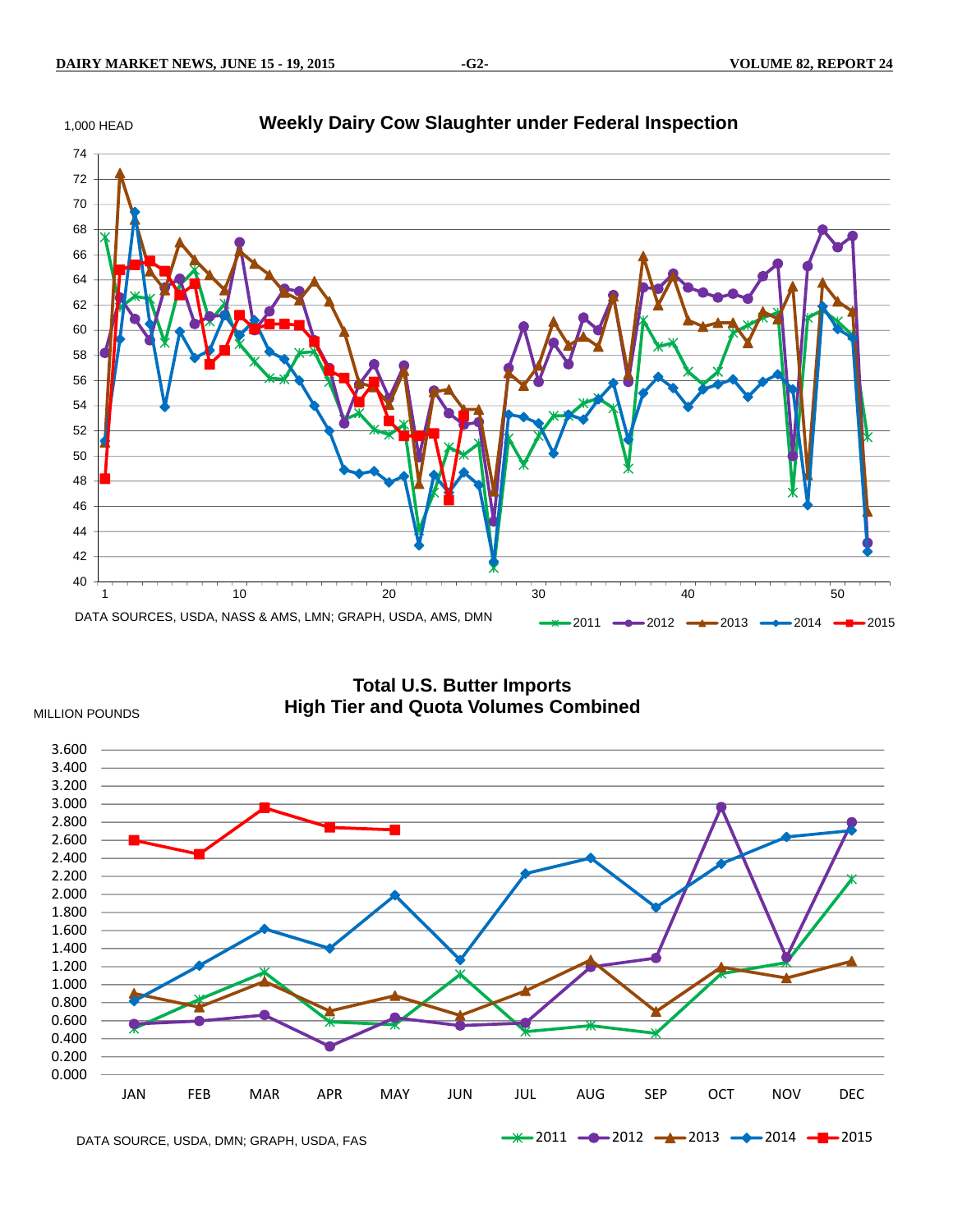

# **Agricultural Marketing Service**

# **National Retail Report - Dairy**

**Websites**: <http://www.marketnews.usda.gov/mnp/da-home> **and** <http://www.ams.usda.gov/mnreports/dybretail.pdf>

Volume 82- Number 24 **Issued Weekly Issued Weekly Issued Weekly Friday, June 19, 2015** 

# **Advertised Prices for Dairy Products at Major Retail Supermarket Outlets ending during the period of 06/19/2015 to 06/25/2015**

Ice cream ads were up 45% compared to a week ago, with a US weighted average advertised price of \$2.77, down 24 cents from a week ago. The ad volume percentage changes, national weighted average advertised prices and price changes from last week are: 1 # butter, +2%, \$3.11, -20 cents; 16 oz. cottage cheese, +13%, \$1.94, -38 cents; 16 oz. sour cream, +6%, \$1.69, -3 cents; and 8 oz. cream cheese, +44%, \$1.84, +1 cent.

The average price of 4-6 ounce Greek yogurt, \$.99, is unchanged from last week, and unchanged compared to a year ago. Yogurt in 4-6 ounce packages averages 52 cents, up 3 cents from last week, but down 2 cents from a year ago. Total yogurt ad numbers decreased 6% from last week.

U.S. average advertised prices for 8 ounce cheese blocks average \$2.23, down 2 cents from one week ago, and down 39 cents from a year ago; while 8 ounce shredded cheese at \$2.37, is 21 cents below a week ago and 20 cents below one year ago. Total cheese ad numbers are down 2% from last week.

Organic - conventional half gallon milk has a price spread of \$1.81. The price spread is the difference between the national weighted average conventional milk price for half gallons, \$2.12, and the average for organic half gallon milk, \$3.93.

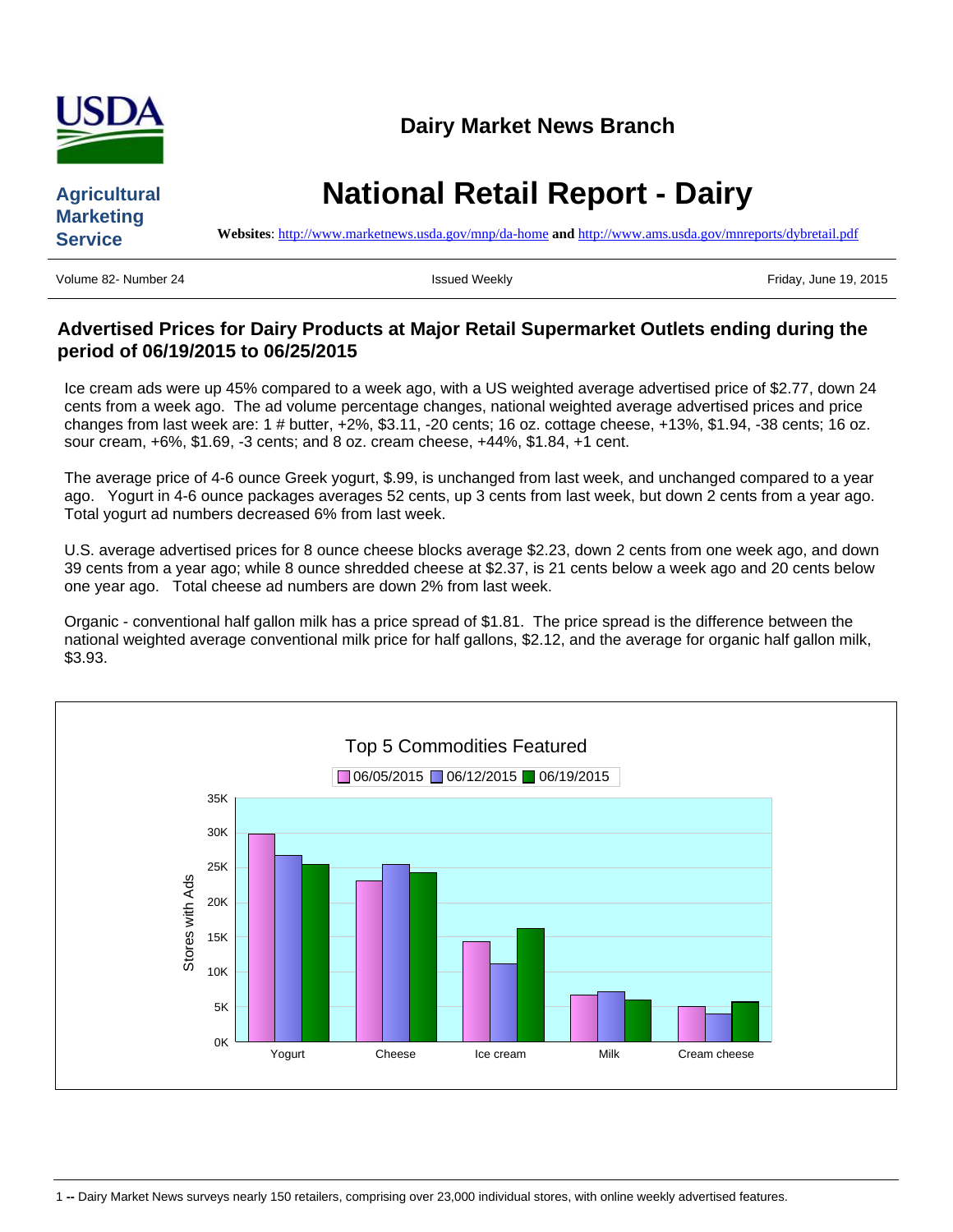

# Top 5 Percentage of Total Conventional Ads

**USDA**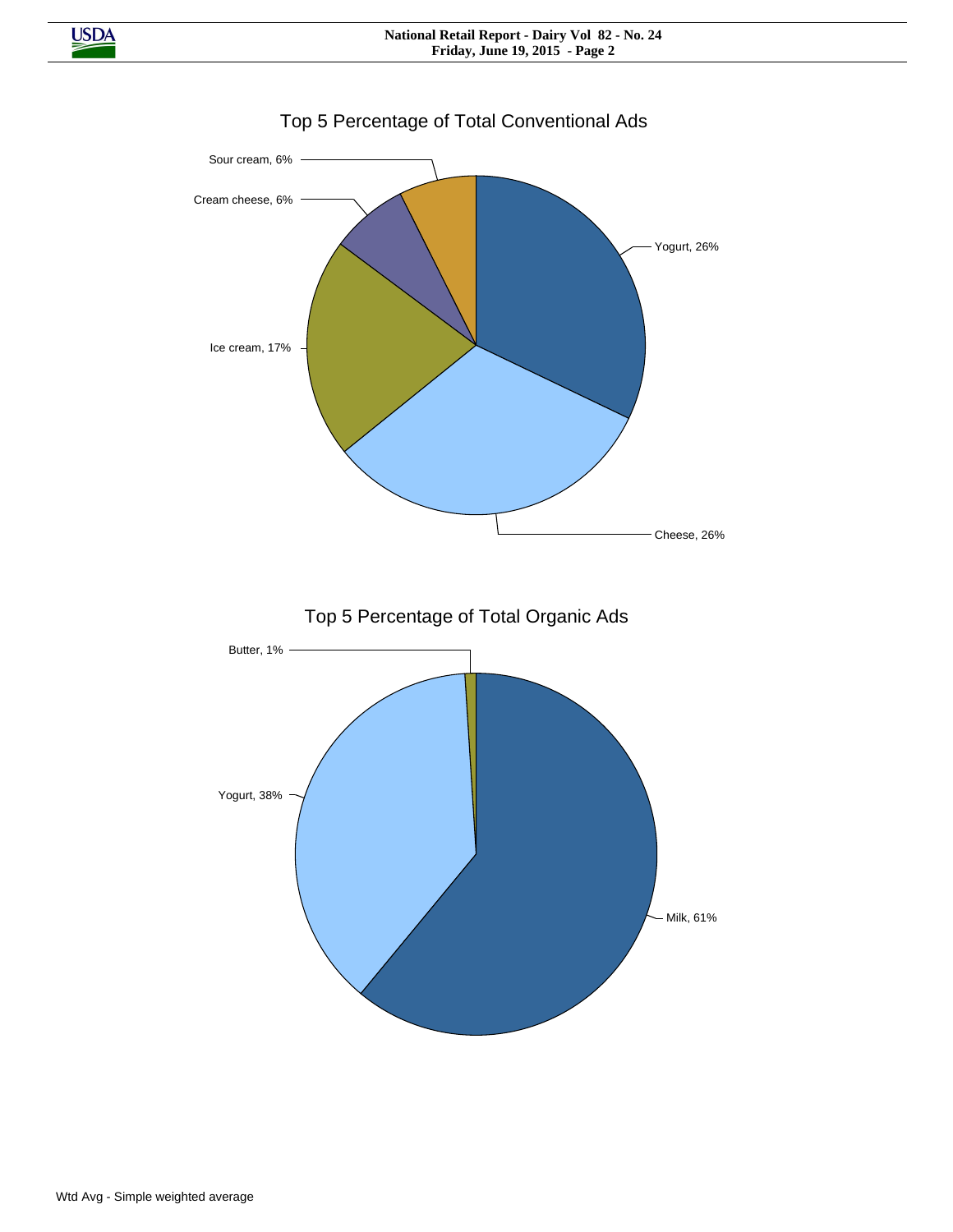|                |                          |             | THIS PERIOD               |                  | <b>LAST WEEK</b>          |                  | <b>LAST YEAR</b>          |                  |
|----------------|--------------------------|-------------|---------------------------|------------------|---------------------------|------------------|---------------------------|------------------|
| Commodity      | <b>Type</b>              | Pack Size   | <b>Stores</b><br>With Ads | Wtd Avg<br>Price | <b>Stores</b><br>With Ads | Wtd Avg<br>Price | <b>Stores</b><br>With Ads | Wtd Avg<br>Price |
| <b>Butter</b>  |                          | 1#          | 4811                      | 3.11             | 4712                      | 3.31             | 3571                      | 3.24             |
| Cheese         | <b>Natural Varieties</b> | 8 oz block  | 8423                      | 2.23             | 9107                      | 2.25             | 5532                      | 2.62             |
| Cheese         | <b>Natural Varieties</b> | $1#$ block  | 2292                      | 5.17             | 1082                      | 3.46             | 1403                      | 4.05             |
| Cheese         | <b>Natural Varieties</b> | 2# block    | 446                       | 5.48             | 1060                      | 6.47             | 740                       | 7.10             |
| Cheese         | <b>Natural Varieties</b> | 8 oz shred  | 9573                      | 2.37             | 11408                     | 2.58             | 10063                     | 2.57             |
| Cheese         | <b>Natural Varieties</b> | 1 $#$ shred | 3468                      | 4.31             | 1998                      | 3.09             | 1688                      | 3.73             |
| Cottage cheese |                          | 16 oz       | 3186                      | 1.94             | 2823                      | 2.32             | 2994                      | 2.33             |
| Cream cheese   |                          | 8 oz        | 5710                      | 1.84             | 3979                      | 1.83             | 8698                      | 1.74             |
| Flavored milk  | All fat tests            | half gallon | 688                       | 1.94             | 1708                      | 2.62             | 50                        | 2.99             |
| Flavored milk  | All fat tests            | gallon      | 202                       | 4.59             | 607                       | 2.77             | 236                       | 4.29             |
| Ice cream      |                          | 48-64oz     | 16222                     | 2.77             | 11222                     | 3.01             | 13255                     | 2.97             |
| <b>Milk</b>    | All fat tests            | half gallon | 1039                      | 2.12             | 1128                      | 2.82             | 102                       | 1.99             |
| Milk           | All fat tests            | gallon      | 3272                      | 2.52             | 2597                      | 2.63             | 2760                      | 3.20             |
| Sour cream     |                          | 16 oz       | 5546                      | 1.69             | 5256                      | 1.72             | 3927                      | 1.81             |
| Yogurt         | Greek                    | $4-6$ oz    | 11796                     | .99              | 11760                     | .99              | 12185                     | .99              |
| Yogurt         | Greek                    | 32 oz       | 3350                      | 4.29             | 3652                      | 4.25             | 1376                      | 4.29             |
| Yogurt         | Yogurt                   | $4-6$ oz    | 7684                      | .52              | 7872                      | .49              | 3712                      | .54              |
| Yogurt         | Yogurt                   | 32 oz       | 1458                      | 2.77             | 2457                      | 2.37             | 708                       | 2.25             |

# **REGIONAL -- CONVENTIONAL DAIRY PRODUCTS**

|                |                          | Pack Size   |                | <b>NORTHEAST U.S.</b>        |                     |                | <b>SOUTHEAST U.S.</b>        |                     | <b>MIDWEST U.S.</b> |                              |                  |
|----------------|--------------------------|-------------|----------------|------------------------------|---------------------|----------------|------------------------------|---------------------|---------------------|------------------------------|------------------|
| Commodity      | Type                     |             | Price<br>Range | <b>Stores</b><br>with<br>Ads | Wtd<br>Avg<br>Price | Price<br>Range | <b>Stores</b><br>with<br>Ads | Wtd<br>Avg<br>Price | Price<br>Range      | <b>Stores</b><br>with<br>Ads | Wtd Avg<br>Price |
| <b>Butter</b>  |                          | 1#          | 2.50-3.99      | 1017                         | 3.13                | 2.99-3.00      | 1042                         | 3.00                | 2.50-3.00           | 705                          | 2.91             |
| Cheese         | <b>Natural Varieties</b> | 8 oz block  | 1.59-2.99      | 2135                         | 2.23                | 1.59-3.50      | 1866                         | 2.61                | 1.59-2.50           | 1974                         | 1.87             |
| Cheese         | <b>Natural Varieties</b> | $1#$ block  | 3.99           | 161                          | 3.99                | 5.99           | 1083                         | 5.99                | 3.99-4.99           | 332                          | 4.63             |
| Cheese         | <b>Natural Varieties</b> | 2# block    |                |                              |                     | 4.99-5.49      | 324                          | 5.18                |                     |                              |                  |
| Cheese         | <b>Natural Varieties</b> | 8 oz shred  | 1.99-3.69      | 2146                         | 2.33                | 1.66-3.50      | 2676                         | 2.64                | 1.50-2.00           | 1263                         | 1.90             |
| Cheese         | <b>Natural Varieties</b> | 1 $#$ shred | 2.99-5.99      | 559                          | 4.02                | 2.99-5.99      | 1310                         | 5.47                | 2.99-4.99           | 920                          | 3.58             |
| Cottage cheese |                          | 16 oz       | 1.00-2.99      | 1369                         | 2.06                | 2.00           | 214                          | 2.00                | 1.48-2.00           | 563                          | 1.81             |
| Cream cheese   |                          | 8 oz        | 1.00-2.50      | 1074                         | 1.64                | 1.25-2.50      | 2364                         | 1.96                | 1.49-1.50           | 671                          | 1.49             |
| Flavored milk  | All fat tests            | half gallon |                |                              |                     | 1.25-1.99      | 301                          | 1.45                | 1.50-2.00           | 282                          | 1.88             |
| Flavored milk  | All fat tests            | gallon      |                |                              |                     | 5.49           | 84                           | 5.49                | 3.99                | 107                          | 3.99             |
| Ice cream      |                          | 48-64oz     | 1.99-3.99      | 3840                         | 2.84                | 1.99-3.49      | 4010                         | 2.70                | 1.88-4.00           | 3504                         | 2.69             |
| Milk           | All fat tests            | half gallon | 1.89-2.48      | 197                          | 2.08                | 1.00-1.66      | 418                          | 1.29                | 3.49                | 180                          | 3.49             |
| Milk           | All fat tests            | gallon      |                |                              |                     | 2.50-2.89      | 1400                         | 2.57                | 1.50-4.98           | 473                          | 2.64             |
| Sour cream     |                          | 16 oz       | 1.00-1.99      | 1807                         | 1.66                | 1.25-2.00      | 1136                         | 1.75                | 1.00-2.00           | 987                          | 1.60             |
| Yogurt         | Greek                    | $4-6$ oz    | $0.75 - 1.25$  | 3468                         | 1.01                | $0.89 - 1.25$  | 3205                         | 1.01                | $0.67 - 1.19$       | 2077                         | .96              |
| Yogurt         | Greek                    | 32 oz       | 3.69-3.99      | 559                          | 3.85                | 3.69-4.99      | 1310                         | 4.76                | 3.69-4.00           | 920                          | 3.80             |

Wtd Avg - Simple weighted average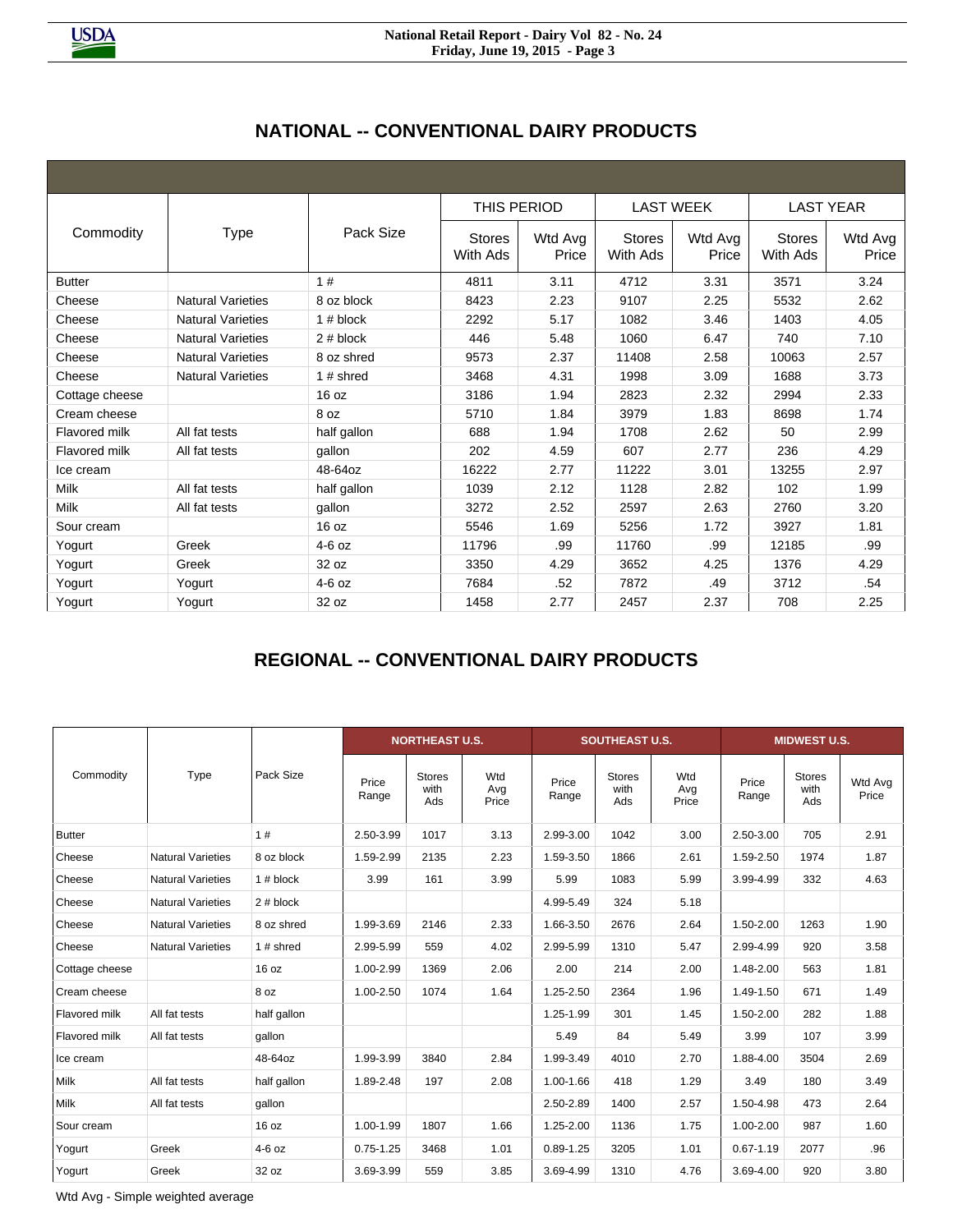**USDA** 

#### **National Retail Report - Dairy Vol 82 - No. 24 Friday, June 19, 2015 - Page 4**

|           |        |           | <b>NORTHEAST U.S.</b> |                              |                     | <b>SOUTHEAST U.S.</b> |                              |                     | <b>MIDWEST U.S.</b> |                              |                  |
|-----------|--------|-----------|-----------------------|------------------------------|---------------------|-----------------------|------------------------------|---------------------|---------------------|------------------------------|------------------|
| Commodity | Type   | Pack Size | Price<br>Range        | <b>Stores</b><br>with<br>Ads | Wtd<br>Avg<br>Price | Price<br>Range        | <b>Stores</b><br>with<br>Ads | Wtd<br>Avg<br>Price | Price<br>Range      | <b>Stores</b><br>with<br>Ads | Wtd Avg<br>Price |
| Yogurt    | Yogurt | $4-6$ oz  | $0.44 - 0.60$         | 1974                         | .50                 | $0.40 - 0.50$         | 2591                         | .48                 | $0.40 - 1.00$       | 1194                         | .49              |
| Yogurt    | Yogurt | 32 oz     | 2.49-3.69             | 495                          | 3.11                | 2.00-3.69             | 746                          | 2.59                |                     |                              |                  |

|                |                          |             |                | <b>SOUTH CENTRAL U.S.</b> |                  |                | <b>SOUTHWEST U.S.</b> |                     | <b>NORTHWEST U.S.</b> |                           |                  |
|----------------|--------------------------|-------------|----------------|---------------------------|------------------|----------------|-----------------------|---------------------|-----------------------|---------------------------|------------------|
| Commodity      | Type                     | Pack Size   | Price<br>Range | <b>Stores</b><br>with Ads | Wtd Avg<br>Price | Price<br>Range | Stores<br>with Ads    | Wtd<br>Avg<br>Price | Price<br>Range        | <b>Stores</b><br>with Ads | Wtd Avg<br>Price |
| <b>Butter</b>  |                          | 1#          | 2.49-3.49      | 672                       | 2.98             | 2.50-5.49      | 969                   | 3.43                | 2.49-3.50             | 356                       | 3.09             |
| Cheese         | <b>Natural Varieties</b> | 8 oz block  | 1.59-3.50      | 1341                      | 2.25             | 1.67-2.88      | 874                   | 2.13                | 1.99-3.00             | 196                       | 2.48             |
| Cheese         | <b>Natural Varieties</b> | $1#$ block  | 3.49           | 74                        | 3.49             | 2.88-6.99      | 510                   | 4.96                | 2.99                  | 121                       | 2.99             |
| Cheese         | <b>Natural Varieties</b> | 2# block    |                |                           |                  | 5.99           | 90                    | 5.99                |                       |                           |                  |
| Cheese         | <b>Natural Varieties</b> | 8 oz shred  | 1.99-3.50      | 1529                      | 2.37             | 1.67-2.99      | 1510                  | 2.18                | 1.99-3.50             | 328                       | 2.90             |
| Cheese         | <b>Natural Varieties</b> | 1# shred    | 2.59-2.99      | 290                       | 2.80             | 2.88-4.99      | 257                   | 4.00                | 2.99                  | 121                       | 2.99             |
| Cottage cheese |                          | 16 oz       |                |                           |                  | 1.25-2.00      | 708                   | 1.83                | 1.25-2.50             | 295                       | 1.87             |
| Cream cheese   |                          | 8 oz        | 1.19-2.50      | 546                       | 1.90             | 1.49-2.50      | 703                   | 1.89                | 1.99-2.49             | 256                       | 2.12             |
| Flavored milk  | All fat tests            | half gallon |                |                           |                  |                |                       |                     | 3.49                  | 105                       | 3.49             |
| Ice cream      |                          | 48-64oz     | 1.49-3.99      | 1864                      | 2.76             | 1.88-2.99      | 2047                  | 2.74                | 2.50-3.49             | 837                       | 3.00             |
| Milk           | All fat tests            | half gallon | 1.59           | 74                        | 1.59             | 3.49           | 62                    | 3.49                | 2.69                  | 105                       | 2.69             |
| Milk           | All fat tests            | qallon      | 1.79-1.99      | 482                       | 1.93             | 1.99-3.99      | 885                   | 2.64                |                       |                           |                  |
| Sour cream     |                          | 16 oz       | 1.00-2.00      | 409                       | 1.50             | 1.29-2.00      | 875                   | 1.88                | 1.25-2.00             | 295                       | 1.69             |
| Yogurt         | Greek                    | $4-6$ oz    | $0.66 - 1.00$  | 882                       | .95              | $0.88 - 1.00$  | 1379                  | .98                 | $0.69 - 1.00$         | 728                       | .94              |
| Yogurt         | Greek                    | 32 oz       | 3.69           | 151                       | 3.69             | 4.99           | 200                   | 4.99                | 3.69-4.99             | 210                       | 4.34             |
| Yogurt         | Yogurt                   | $4-6$ oz    | $0.44 - 0.59$  | 620                       | .50              | $0.49 - 0.50$  | 515                   | .50                 | $0.42 - 1.00$         | 713                       | .72              |
| Yogurt         | Yogurt                   | 32 oz       |                |                           |                  |                |                       |                     | 2.50                  | 182                       | 2.50             |

|                |                          |             |                | <b>ALASKA U.S.</b>        |                  | <b>HAWAII U.S.</b> |                           |                     |  |  |
|----------------|--------------------------|-------------|----------------|---------------------------|------------------|--------------------|---------------------------|---------------------|--|--|
| Commodity      | Type                     | Pack Size   | Price<br>Range | <b>Stores</b><br>with Ads | Wtd Avg<br>Price | Price<br>Range     | <b>Stores</b><br>with Ads | Wtd<br>Avg<br>Price |  |  |
| <b>Butter</b>  |                          | 1#          | 2.99-4.00      | 13                        | 3.15             | $3.77 - 4.25$      | 37                        | 4.21                |  |  |
| Cheese         | <b>Natural Varieties</b> | 8 oz block  | 2.00-3.50      | 34                        | 3.24             | 2.00               | 3                         | 2.00                |  |  |
| Cheese         | <b>Natural Varieties</b> | $1#$ block  | 3.29           | 11                        | 3.29             |                    |                           |                     |  |  |
| Cheese         | <b>Natural Varieties</b> | $2#$ block  | 5.99-7.49      | 32                        | 7.12             |                    |                           |                     |  |  |
| Cheese         | <b>Natural Varieties</b> | 8 oz shred  | 2.00-3.50      | 57                        | 3.14             | 2.00-3.50          | 64                        | 2.90                |  |  |
| Cheese         | <b>Natural Varieties</b> | 1 $#$ shred | 3.29           | 11                        | 3.29             |                    |                           |                     |  |  |
| Cottage cheese |                          | 16 oz       | 1.39-2.50      | 13                        | 1.56             | 2.69               | 24                        | 2.69                |  |  |
| Cream cheese   |                          | 8 oz        | 2.39           | 11                        | 2.39             | 1.89-2.50          | 85                        | 2.17                |  |  |
| Flavored milk  | All fat tests            | qallon      | 3.49           | 11                        | 3.49             |                    |                           |                     |  |  |
| Ice cream      |                          | 48-64oz     | 3.49-4.50      | 32                        | 4.20             | 3.78-5.00          | 88                        | 4.26                |  |  |
| Milk           | All fat tests            | half gallon |                |                           |                  | 2.98               | 3                         | 2.98                |  |  |
| Milk           | All fat tests            | qallon      | 3.49-3.99      | 32                        | 3.82             |                    |                           |                     |  |  |
| Sour cream     |                          | 16 oz       | 1.39-2.00      | 13                        | 1.48             | 2.29               | 24                        | 2.29                |  |  |
| Yogurt         | Greek                    | $4-6$ oz    | 0.99           | 6                         | .99              | 1.15-1.39          | 51                        | 1.26                |  |  |
| Yogurt         | Yogurt                   | $4-6$ oz    | $0.49 - 1.25$  | 40                        | 1.02             | $0.55 - 0.69$      | 37                        | .56                 |  |  |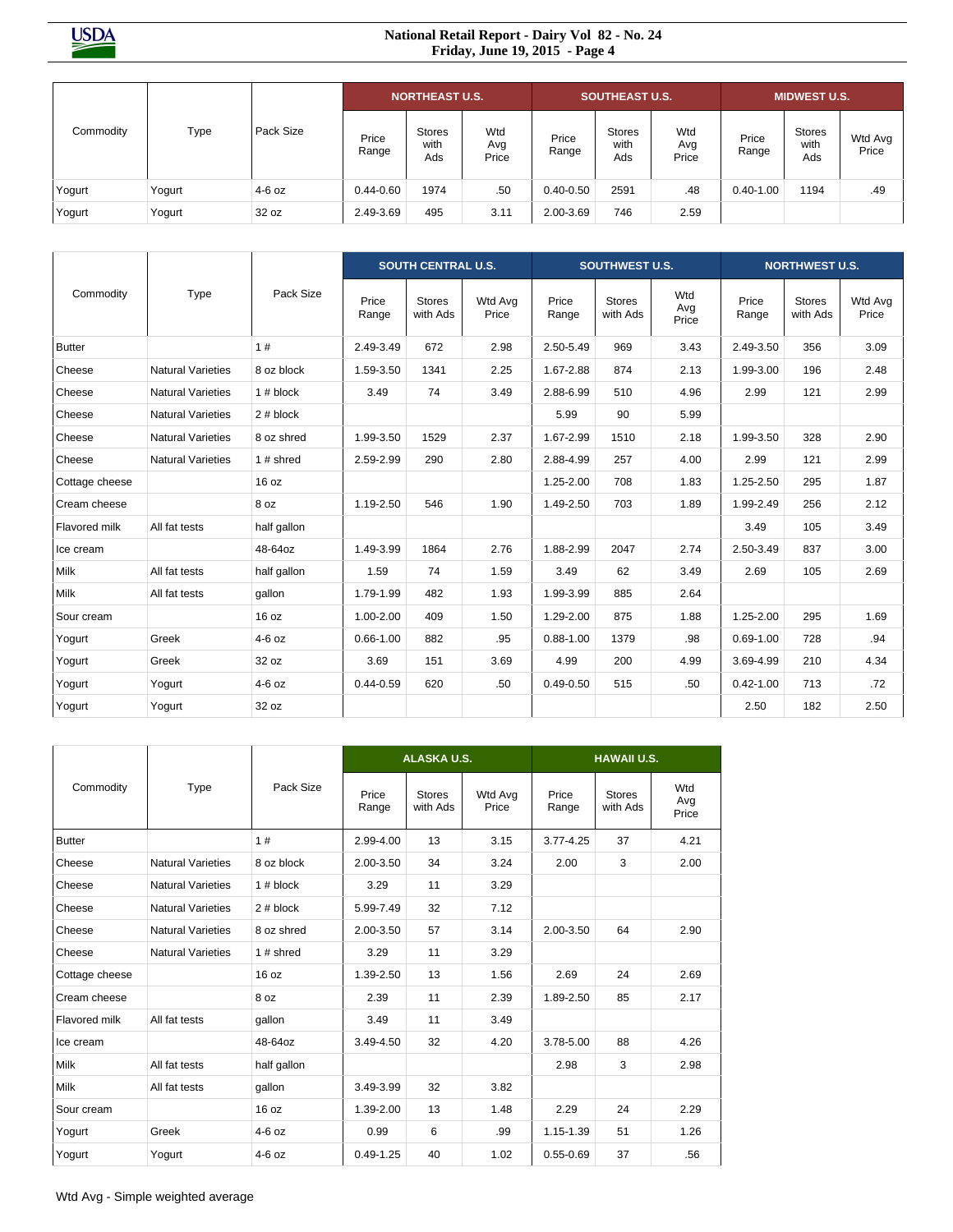**USDA** 

#### **National Retail Report - Dairy Vol 82 - No. 24 Friday, June 19, 2015 - Page 5**

|           |        |           |                | ALASKA U.S.               |                  | <b>HAWAII U.S.</b> |                           |                     |  |
|-----------|--------|-----------|----------------|---------------------------|------------------|--------------------|---------------------------|---------------------|--|
| Commodity | Type   | Pack Size | Price<br>Range | <b>Stores</b><br>with Ads | Wtd Avg<br>Price | Price<br>Range     | <b>Stores</b><br>with Ads | Wtd<br>Avg<br>Price |  |
| Yogurt    | Yogurt | 32 oz     | 2.79           | 11                        | 2.79             | 3.49               | 24                        | 3.49                |  |

# **NATIONAL -- ORGANIC DAIRY PRODUCTS**

|               |                          |             | THIS PERIOD               |                  | <b>LAST WEEK</b>          |                  | <b>LAST YEAR</b>   |                  |  |
|---------------|--------------------------|-------------|---------------------------|------------------|---------------------------|------------------|--------------------|------------------|--|
| Commodity     | <b>Type</b>              | Pack Size   | <b>Stores</b><br>With Ads | Wtd Avg<br>Price | <b>Stores</b><br>With Ads | Wtd Avg<br>Price | Stores<br>With Ads | Wtd Avg<br>Price |  |
| <b>Butter</b> |                          | 1#          | 27                        | 7.99             | 132                       | 4.02             |                    |                  |  |
| Cheese        | <b>Natural Varieties</b> | 8 oz block  |                           |                  | 490                       | 3.91             | 1351               | 3.63             |  |
| Cheese        | <b>Natural Varieties</b> | 8 oz shred  |                           |                  | 391                       | 3.86             | 1114               | 3.62             |  |
| Milk          | All fat tests            | half gallon | 1062                      | 3.93             | 2079                      | 4.18             | 3377               | 3.44             |  |
| Milk          | All fat tests            | gallon      | 547                       | 5.91             | 375                       | 4.19             | 195                | 4.99             |  |
| Milk          | All fat tests            | 8 oz UHT    | 158                       | 1.00             | 1001                      | 1.00             |                    |                  |  |
| Yogurt        | Greek                    | $4-6$ oz    | 579                       | 1.10             | 74                        | 1.41             | 334                | 1.25             |  |
| Yogurt        | Greek                    | 32 oz       | 90                        | 5.79             | 63                        | 5.49             |                    |                  |  |
| Yogurt        | Yogurt                   | 4-6 oz      | 237                       | 1.55             | 893                       | 1.06             | 744                | .57              |  |
| Yogurt        | Yogurt                   | 32 oz       | 213                       | 3.00             |                           |                  |                    |                  |  |

# **REGIONAL -- ORGANIC DAIRY PRODUCTS**

|           |               |             | <b>NORTHEAST U.S.</b> |                              |                     |                | <b>SOUTHEAST U.S.</b>        |                     | <b>MIDWEST U.S.</b> |                              |                  |
|-----------|---------------|-------------|-----------------------|------------------------------|---------------------|----------------|------------------------------|---------------------|---------------------|------------------------------|------------------|
| Commodity | Type          | Pack Size   | Price<br>Range        | <b>Stores</b><br>with<br>Ads | Wtd<br>Avg<br>Price | Price<br>Range | <b>Stores</b><br>with<br>Ads | Wtd<br>Avg<br>Price | Price<br>Range      | <b>Stores</b><br>with<br>Ads | Wtd Avg<br>Price |
| Milk      | All fat tests | half gallon | 3.49-4.99             | 376                          | 4.70                | 2.99-4.49      | 417                          | 3.83                | 2.99                | 137                          | 2.99             |
| Milk      | All fat tests | 8 oz UHT    |                       |                              |                     |                |                              |                     | 1.00                | 53                           | 1.00             |
| Yogurt    | Greek         | $4-6$ oz    | 1.00-1.25             | 513                          | 1.07                |                |                              |                     |                     |                              |                  |
| Yogurt    | Yogurt        | $4-6$ oz    |                       |                              |                     |                |                              |                     | 1.00-2.19           | 237                          | 1.55             |
| Yogurt    | Yogurt        | 32 oz       |                       |                              |                     |                |                              |                     | 3.00                | 213                          | 3.00             |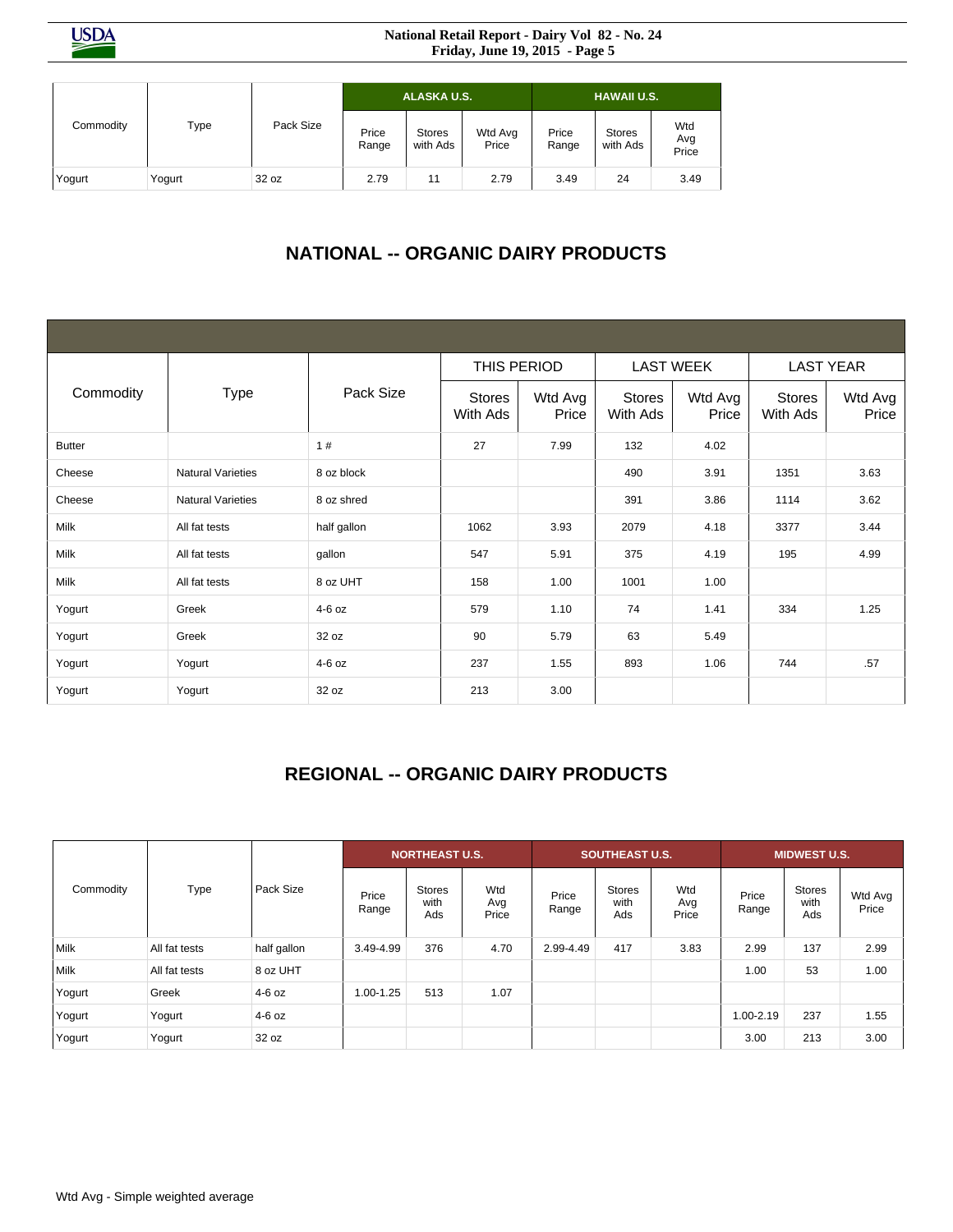#### **National Retail Report - Dairy Vol 82 - No. 24 Friday, June 19, 2015 - Page 6**

| Commodity   | Type          | Pack Size   | <b>SOUTH CENTRAL U.S.</b> |                           |                  | <b>SOUTHWEST U.S.</b> |                    |                     | <b>NORTHWEST U.S.</b> |                           |                  |
|-------------|---------------|-------------|---------------------------|---------------------------|------------------|-----------------------|--------------------|---------------------|-----------------------|---------------------------|------------------|
|             |               |             | Price<br>Range            | <b>Stores</b><br>with Ads | Wtd Avg<br>Price | Price<br>Range        | Stores<br>with Ads | Wtd<br>Avg<br>Price | Price<br>Range        | <b>Stores</b><br>with Ads | Wtd Avg<br>Price |
| Milk        | All fat tests | half gallon |                           |                           |                  |                       |                    |                     | 2.99                  | 121                       | 2.99             |
| <b>Milk</b> | All fat tests | gallon      | 6.19                      | 121                       | 6.19             | 6.98                  | 137                | 6.98                | 5.29                  | 289                       | 5.29             |
| Milk        | All fat tests | 8 oz UHT    |                           |                           |                  |                       |                    |                     | 1.00                  | 105                       | 1.00             |
| Yogurt      | Greek         | $4-6$ oz    | 1.39                      | 63                        | 1.39             |                       |                    |                     |                       |                           |                  |
| Yogurt      | Greek         | 32 oz       | 5.49                      | 63                        | 5.49             |                       |                    |                     |                       |                           |                  |

|               |               |             |                | <b>ALASKA U.S.</b>        |                  | <b>HAWAII U.S.</b> |                    |                     |  |  |
|---------------|---------------|-------------|----------------|---------------------------|------------------|--------------------|--------------------|---------------------|--|--|
| Commodity     | Type          | Pack Size   | Price<br>Range | <b>Stores</b><br>with Ads | Wtd Avg<br>Price | Price<br>Range     | Stores<br>with Ads | Wtd<br>Avg<br>Price |  |  |
| <b>Butter</b> |               | 1#          |                |                           |                  | 7.99               | 27                 | 7.99                |  |  |
| Milk          | All fat tests | half gallon | 3.29           | 11                        | 3.29             |                    |                    |                     |  |  |
| Yogurt        | Greek         | $4-6$ oz    |                |                           |                  | 1.50               | 3                  | 1.50                |  |  |
| Yogurt        | Greek         | 32 oz       |                |                           |                  | 6.49               | 27                 | 6.49                |  |  |

#### **REGIONAL DEFINITIONS**

As used in this report, regions include the following states:

NORTHEAST U.S. Connecticut, Delaware, Massachusetts, Maryland, Maine, New Hampshire, New jersey, New York, Pennsylvania, Rhode Island and Vermont SOUTHEAST U.S. Alabama, Florida, Georgia, Mississippi, North Carolina, South Carolina, Tennessee, Virginia and West Virginia<br>MIDWEST U.S. MILIMORA, Illinois, Indiana, Kentucky, Michigan, Minnesota, North Dakota, Nebraska, Iowa, Illinois, Indiana, Kentucky, Michigan, Minnesota, North Dakota, Nebraska, Ohio, South Dakota and Wisconsin SOUTH CENTRAL U.S. Arkansas, Colorado, Kansas, Louisiana, Missouri, New Mexico, Oklahoma, and Texas<br>SOUTHWEST U.S. <br> Arizona, California, Nevada and Utah NORTHWEST U.S. Idaho, Montana, Oregon, Washington, and Wyoming<br>ALASKA Alaska ALASKA Alaska<br>HAWAII Hawaii HAWAII<br>NATIONAL **Continental United States**